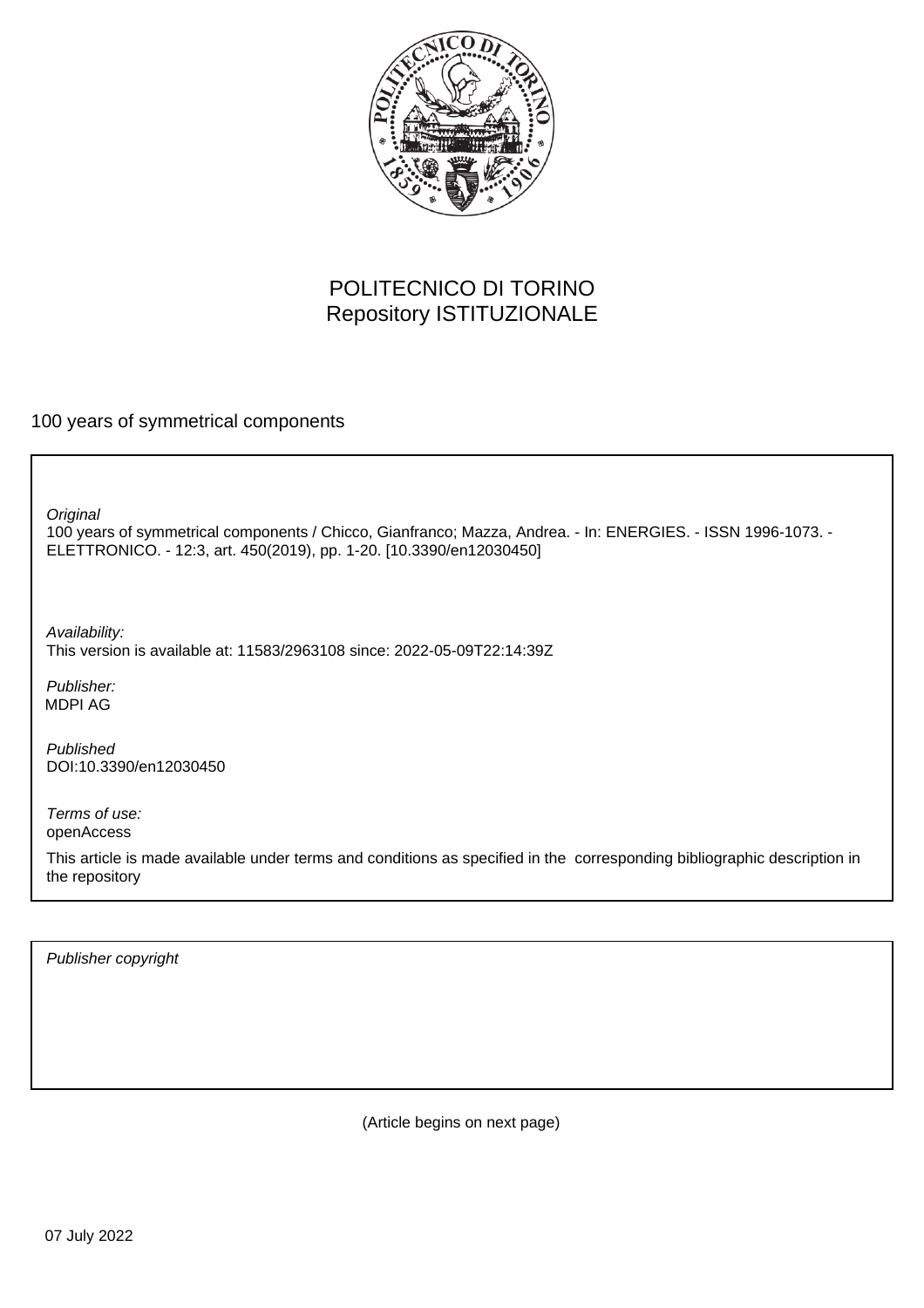



# *Review* **100 Years of Symmetrical Components**

# **Gianfranco Chicco [\\*](https://orcid.org/0000-0001-7885-8013) and Andrea Mazza**

Dipartimento Energia "Galileo Ferraris", Politecnico di Torino, corso Duca degli Abruzzi 24, 20129 Torino, Italy; andrea.mazza@polito.it

**\*** Correspondence: gianfranco.chicco@polito.it; Tel.: +39-011-090-7141

Received: 31 December 2018; Accepted: 29 January 2019; Published: 31 January 2019



**Abstract:** 28 June 2018 was the 100th anniversary of the first presentation on symmetrical components made by Charles LeGeyt Fortescue at the 34th Annual Convention of the American Institute of the Electrical Engineers in Atlantic City (NJ, USA). The introduction of the symmetrical component concept was immediately seen as a milestone for electrical system studies, and many applications have been developed during the ensuing years. Today, refined or advanced contributions to conceptual and practical aspects of electrical applications are still being proposed based on the powerful structure of symmetrical components. This paper recalls the most significant steps made in the electrical engineering field after the introduction of the symmetrical component theory, and indicates recent developments concerning the studies on electrical machines, harmonics and interharmonics in different applications, and the operation of power and distribution systems with distributed energy resources.

**Keywords:** symmetrical components; sequence; three-phase; power system; electrical machine; distribution system; faults; harmonic; short circuit

# **1. Introduction**

The concept of symmetrical components introduced by Charles LeGeyt Fortescue represents one of the most useful transformations used in electrical circuit theory. A century ago, on 28 June 1918, the article "Method of Symmetrical Co-Ordinates Applied to the Solution of Polyphase Networks" was presented at the 34th Annual Convention of the American Institute of the Electrical Engineers in Atlantic City (NJ, USA). An insightful discussion followed the presentation, and six well-known experts argued about different aspects of Fortescue's contribution. The article and the discussion were later published in the AIEE Transactions [1] and became a milestone for electrical engineers. Biographical notes about Fortescue are reported in various documents, including publications that celebrated anniversaries of the presentation in Atlantic City (25 years [2] and 80 years [3]) and further contributions [4].

The transformation in symmetrical components started with the studies that Fortescue initiated in 1913, referring to the operation of induction motors under unbalanced conditions for railway electrification applications [3]. The link between the symmetrical components and the electrical machines was then strongly established since the beginning [5]. On the other hand, in 1914 Stokvis also identified a synchronous system and an inverse system in his studies on synchronous machines operating in unbalanced three-phase systems [6], without considering the zero sequence [2]. In his discussion (by letter) of the Fortescue article presented in Atlantic City, Slepian indicated "the utility of the method is practically entirely limited to the case of rotating induction machines" [1]. In the same discussion, Slepian also suggested that the ratio between the negative sequence and the positive sequence is "a better quantity to denote the degree of unbalance of a line"; this unbalance factor was used by Fortescue in [7] and is still adopted today in the International Standards (e.g., [8]).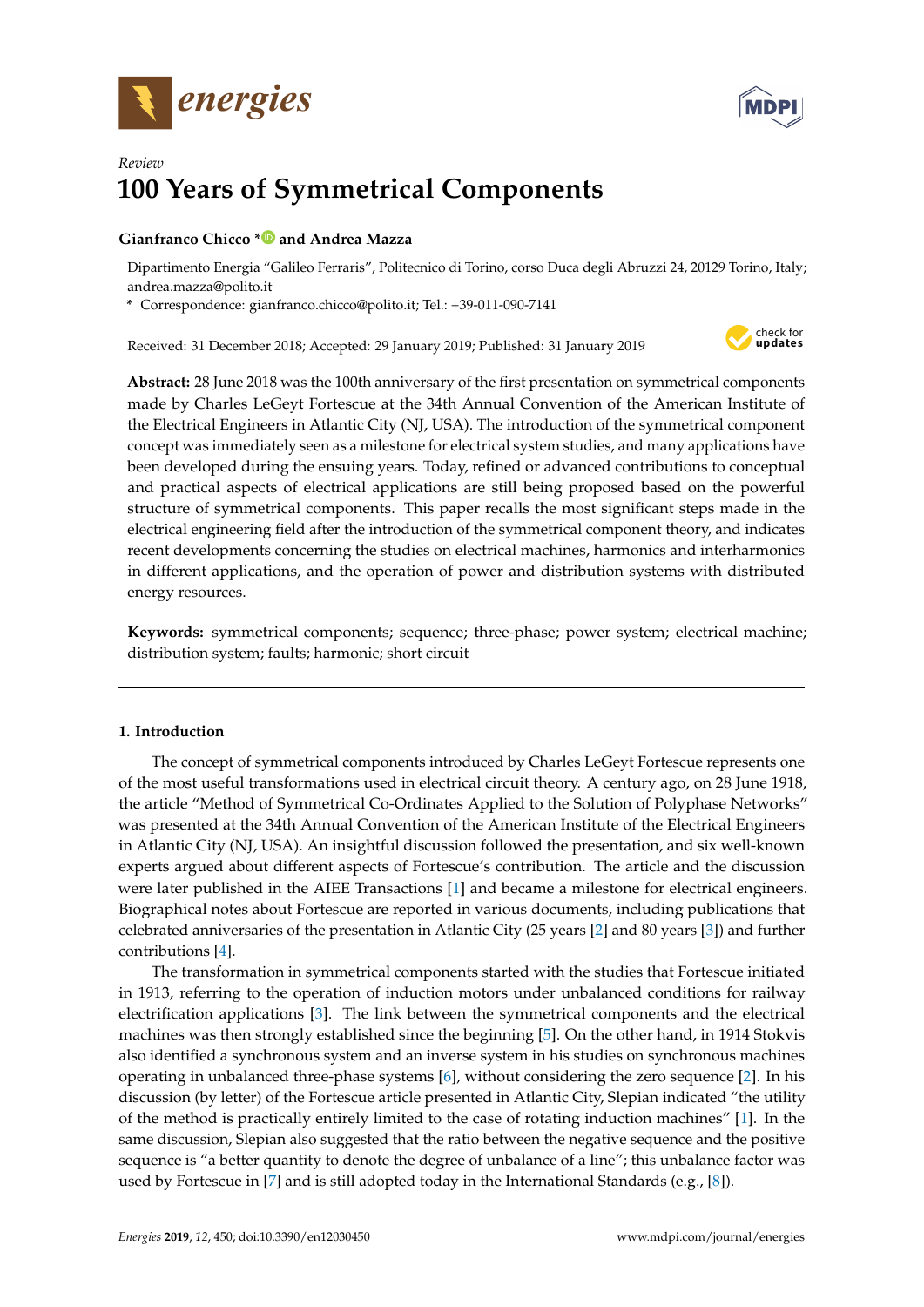In the title of his article, Fortescue used the term "symmetrical co-ordinates", and he used the terms "sequence components" and "symmetrical components" to indicate some of the entries resulting from the transformation. In the discussion, Karapetoff "incidentally" suggested the use of the expression "symmetrical components" instead of "symmetrical coordinates". Even though Fortescue continued to refer to the overall framework using the term "symmetrical coordinates" [7], the expression "symmetrical components" became widely adopted worldwide, especially after the publication of the book Symmetrical Components by Wagner and Evans in 1933 [9]. The Wagner and Evans book also contains applications of symmetrical components to the study of short circuits and system disturbances.

The importance of symmetrical components grew so rapidly that the equipment data (for generators, lines, transformers, etc.) started to be provided in sequence components. Various discussions followed the wider use of the symmetrical components concept, for example concerning the symmetrical-component impedance notation [10] and the applications to transient analysis of symmetrical networks [11,12].

The main applications evolved with time, from the study of unbalanced conditions in rotating machines to the short circuit calculations in unbalanced systems (most of the system faults are unbalanced), up to the analysis of system transient stability and the operation of protection systems. In fact, the identification of the symmetrical components is very important for the operation of protection relays. The simplest case is that where all the ground relays operate by using zero-sequence quantities. A more elaborate example is the possibility of detecting the saturation of the current transformer by means of the formation of a third harmonic current component in the zero-sequence differential current [13].

The extraction of the symmetrical components was done first by using analog filters, that could be disturbed by direct current or harmonic components, as well as by the temperature and component aging. Then, with the advent of digital computer-based protection systems [14], the microprocessor-based solutions with digital filters increased their suitability to calculate the symmetrical components [15]. In the solution presented in [16], the sampling frequency must be a multiple of 150 Hz for a system with 50 Hz of fundamental frequency. These capabilities were further enhanced during the years. The solution presented in [17] implements the fast Walsh-Hadamard transform, and it is no longer necessary to have a sampling frequency multiple of 150 Hz. Further emerged solutions are mentioned in [18]. Furthermore, the Discrete-Wavelet transform was used in [19] to evaluate the symmetrical components with unbalanced and distorted waveforms in transient conditions. The advances also include the testing of new functionalities for the relays included in distribution systems [20]. The research in this direction is still open, with new emerging solutions such as the non-linear adaptive method proposed in [21] for the estimation of the symmetrical components in real-time.

The remaining sections of this article are structured as follows: Section 2 recalls the basic formulations of the Fortescue transformation for three-phase and polyphase systems, as well as the variants introduced to calculate the instantaneous symmetrical components and the generalised symmetrical components. Section 3 summarises the properties of the Fortescue transformation that are exploited for separating the sequences in electrical system studies. Section 4 addresses some recent applications to the analysis of harmonics and interharmonics. Section 5 deals with recent applications of the Fortescue transformation to the studies on electrical machines and distribution systems with distributed resources. The last section contains the conclusions.

#### **2. Formulations of the Fortescue Transformation**

The original formulation presented in [1] was written with many equations for *n*-phase systems. The formulation was then simplified by the introduction of the matrix form of the Fortescue transformation, which has been used in several computational methods [22].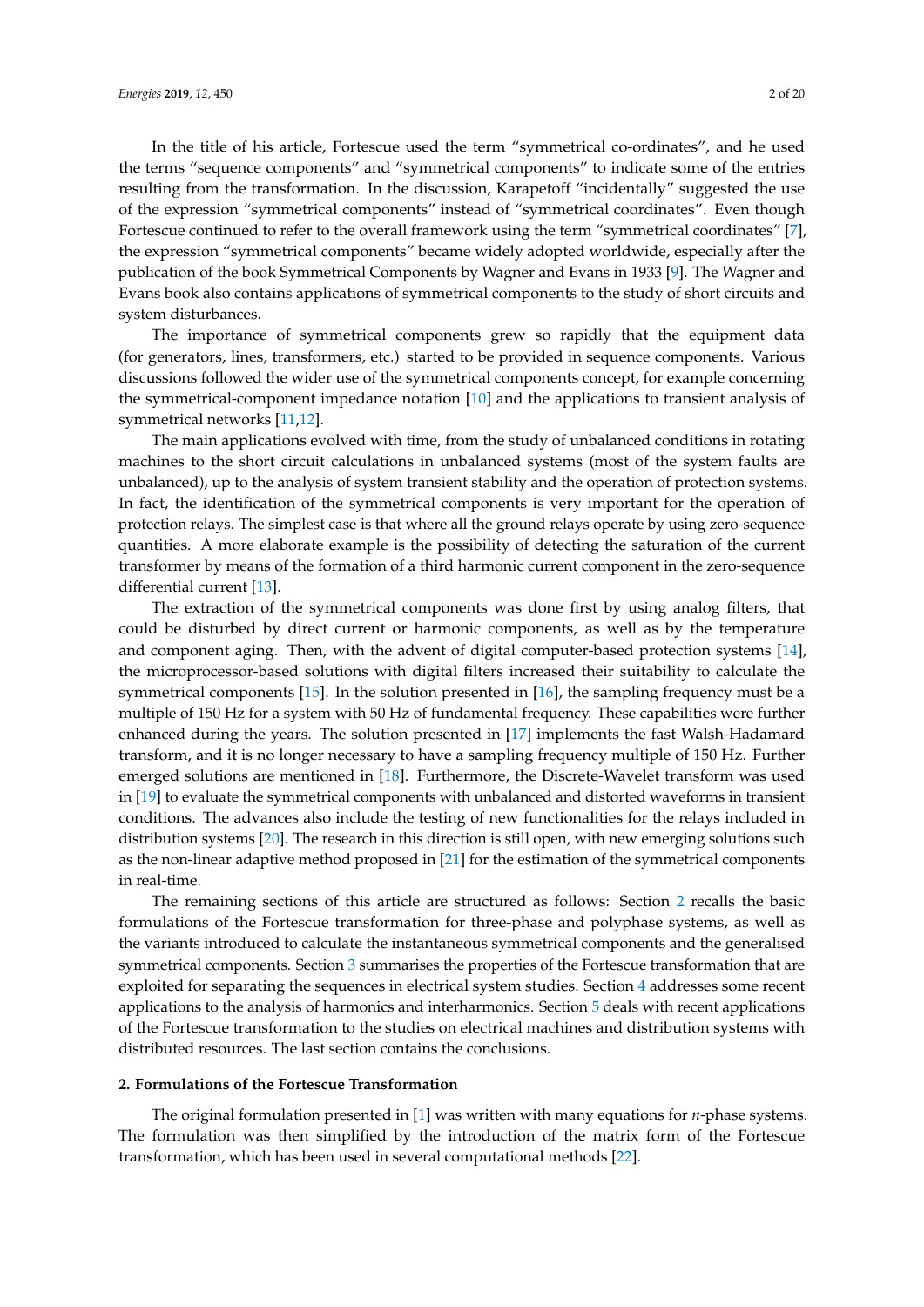In the discussion of Fortescue's presentation at Atlantic City, Karapetoff suggested that the article would have been easier to follow by starting the presentation with the three-phase system and leaving the general case of *n*-phase systems for the following part of the article, a view supported by Mailloux, This suggestion is followed here to first synthesise some basic concepts.

For a three-phase system with phases *a*, *b* and *c*, let us consider the voltage phasors  $\mathbf{v}_{abc}~=~\left[ \overline{V}_a,\overline{V}_b,\overline{V}_c\right]^{\rm T}$ , where the superscript T denotes transposition. The Fortescue transformation is based on the definition of the sequences, indicated in the English literature as positive  $(+)$ , negative (−), and zero (0) with respect to the conventional counterclockwise sequence of phase rotation. In some cases, the numbers 1 and 2 have been used (e.g., as subscripts) to represent the positive and negative sequence, respectively. Curiously, a different terminology is traditionally used in the Latin languages (Table 1).

**Table 1.** Terminology used to represent the sequences in English and in the Latin languages.

| Language   | Terms Used for the Sequences  |
|------------|-------------------------------|
| English    | positive, negative, zero      |
| Italian    | diretta, inversa, omopolare   |
| French     | direct, indirect, homopolaire |
| Portuguese | directa, inversa, homopolar   |
| Romanian   | directă, inversă, homopolară  |
| Spanish    | directa, inversa, homopolar   |

By using the complex operator  $\bar{\alpha} = e^{j\frac{2\pi}{3}}$ , the Fortescue transformation matrix is written as:

$$
\mathbf{T} = \frac{1}{3} \left[ \begin{array}{ccc} 1 & \overline{\alpha} & \overline{\alpha}^2 \\ 1 & \overline{\alpha}^2 & \overline{\alpha} \\ 1 & 1 & 1 \end{array} \right] \tag{1}
$$

The transformed voltages  $\mathbf{v}_{\rm s}~=~\left[ \overline{V}_{(+)} , \overline{V}_{(-)} , \overline{V}_{(0)} \right]^{\rm T}$  are then obtained as  $\mathbf{v}_{\rm s}~=~{\rm\bf T}\,\mathbf{v}_{abc}$ , that is:

$$
\begin{bmatrix}\n\overline{V}_{(+)} \\
\overline{V}_{(-)} \\
\overline{V}_{(0)}\n\end{bmatrix} = \frac{1}{3} \begin{bmatrix}\n1 & \overline{\alpha} & \overline{\alpha}^2 \\
1 & \overline{\alpha}^2 & \overline{\alpha} \\
1 & 1 & 1\n\end{bmatrix} \begin{bmatrix}\n\overline{V}_a \\
\overline{V}_b \\
\overline{V}_c\n\end{bmatrix}
$$
\n(2)

The *determinant* of the transformation matrix is det (**T**) =  $\bar{\alpha} - \bar{\alpha}^2 = j\sqrt{2}$ 3. Since this determinant is non-null, the transformation matrix **T** is invertible, and the inverse matrix is:

$$
\mathbf{T}^{-1} = \begin{bmatrix} 1 & 1 & 1 \\ \overline{\alpha}^2 & \overline{\alpha} & 1 \\ \overline{\alpha} & \overline{\alpha}^2 & 1 \end{bmatrix}
$$
 (3)

with the property that  $T^{-1} = 3 T^{*T}$ (the asterisk is the conjugation operator).

Furthermore, the unitary versions of the transformation matrices  $\tilde{\mathbf{T}}$  and  $\tilde{\mathbf{T}}$ −1 have been defined, with **~ T**  $\tilde{\mathbf{T}}$  =  $\tilde{\mathbf{T}}$ ∗ T . Their application leads to the *conservation of power* from the space of the phase variables to the space of the sequence variables:

$$
\tilde{\mathbf{T}} = \frac{1}{\sqrt{3}} \begin{bmatrix} 1 & \overline{\alpha} & \overline{\alpha}^2 \\ 1 & \overline{\alpha}^2 & \overline{\alpha} \\ 1 & 1 & 1 \end{bmatrix}; \tilde{\mathbf{T}}^{-1} = \frac{1}{\sqrt{3}} \begin{bmatrix} 1 & 1 & 1 \\ \overline{\alpha}^2 & \overline{\alpha} & 1 \\ \overline{\alpha} & \overline{\alpha}^2 & 1 \end{bmatrix} \tag{4}
$$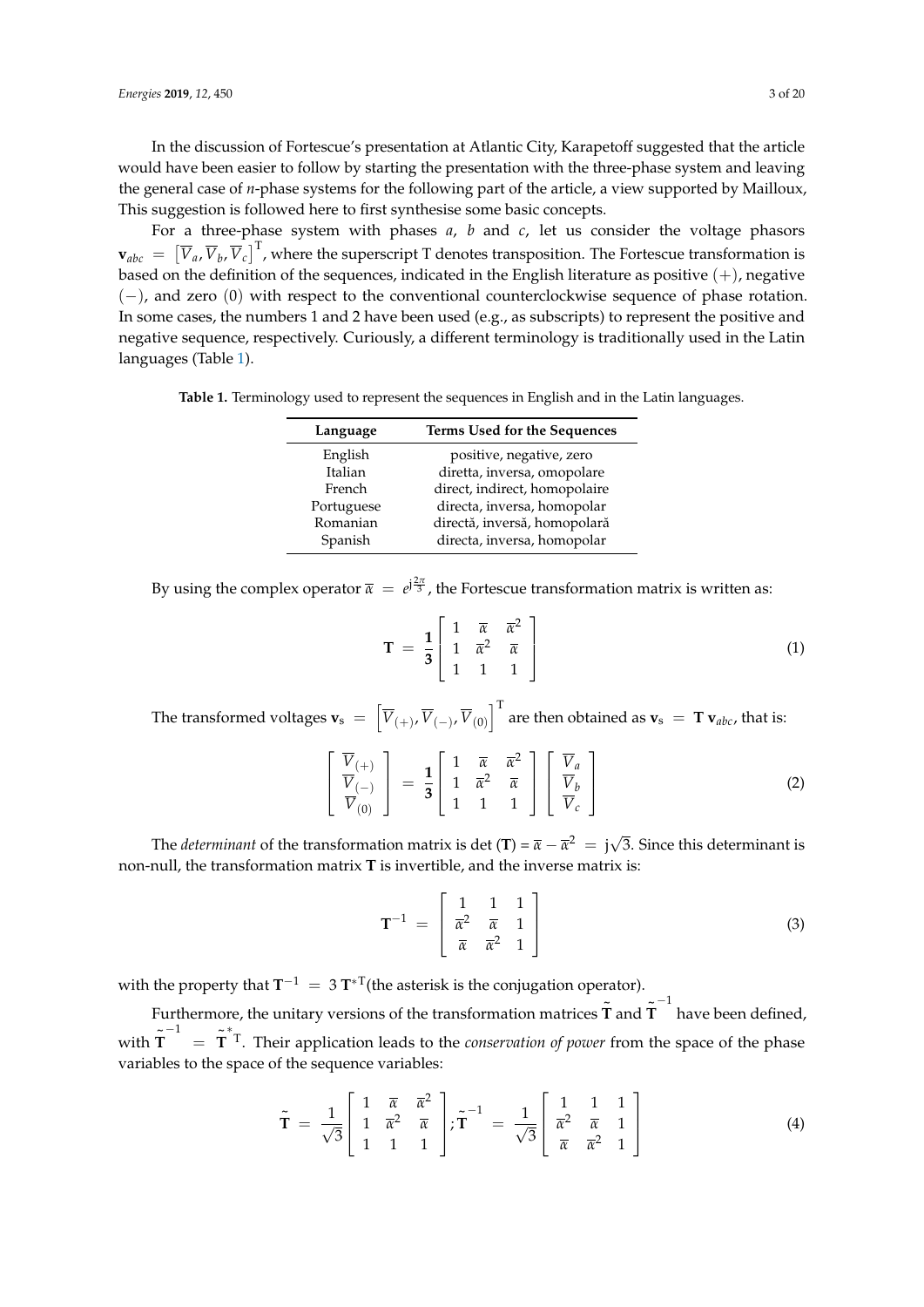An interesting aspect is that the notion of sequence is a three-phase concept, and any quantity appearing in a sequence cannot exist only in one phase, but it must be in all three phases [23]. In other words, in the original and the transformed systems the number of variables must remain the same, even though one or more variables may be equal to zero under specific conditions.

# *2.1. Symmetrical Components for Polyphase Systems*

The transformation matrix of order *n* (in the unitary version) is  $\mathbf{T}_n = \frac{1}{\sqrt{n}}$  $\frac{1}{n}$ **A**<sub>*n*</sub>, where **A**<sub>*n*</sub> ∈  $\mathbb{C}^{n,n}$  =  $\left\{e^{j\frac{2\pi}{n}i(m-1)}, i = 1,\ldots,n; m = 1,\ldots,n\right\}$ . The matrix  $\mathbf{A}_n$  is also a particular case of a Vandermonde matrix of order *n*, that is,  $V_n = \left\{v_i^{m-1}, i = 1, ..., n; m = 1, ..., n\right\}$ , in which the generic term  $v_i$  is replaced by  $e^{j\frac{2\pi}{n}i}$  [24]. The complex operator used can be represented as  $\overline{\alpha}_n = e^{j\frac{2\pi}{n}}$ . For example, in the case  $n = 4$  the complex operator is  $\bar{\alpha}_4 = e^{j\frac{\pi}{2}}$ , and the matrix  $\mathbf{A}_4$  becomes:

$$
\mathbf{A}_4 = \begin{bmatrix} 1 & j & -1 & -j \\ 1 & -1 & 1 & -1 \\ 1 & -j & -1 & j \\ 1 & 1 & 1 & 1 \end{bmatrix} \tag{5}
$$

# *2.2. Instantaneous Symmetrical Components*

The extension of the symmetrical components to the time domain was presented in [25], leading to the so-called instantaneous symmetrical components (ISCs). In the ISCs, the complex operator  $\bar{\alpha}$  is still used, and the transformation matrix **T** is the same. The ISCs are complex quantities, used with their real and imaginary parts for the analysis. Starting from the phase voltages in the time domain  $\mathbf{v}_{abc}(t) = [v_a(t), v_b(t), v_c(t)]^T$ , the transformed voltages are defined  $\rho(\mathbf{x}) = \left[ \overline{v}_{(+)}(t), \overline{v}_{(-)}(t), v_{(0)}(t) \right]^{\mathrm{T}} = \mathbf{T} \, \mathbf{v}_{\text{abc}}(t)$ , where the components  $\overline{v}_{(+)}(t)$  and  $\overline{v}_{(-)}(t)$  contain complex numbers, while the component  $v_{(0)}(t)$  contains real numbers. Moreover, by definition the term  $\overline{v}_{(-)}(t) = \overline{v}_{(+)}^*(t)$ , so that the knowledge of the components  $\overline{v}_{(+)}(t)$  and  $v_{(0)}(t)$  is sufficient to represent the ISCs [26]. The use of the complex operator  $\bar{\alpha}$  has also been replaced by a shift in the time domain corresponding to  $2\pi/3$ , in order to avoid the use of complex quantities to deal with time-domain waveforms [27].

The characteristics and advantages of using time-dependent symmetrical components in network calculations and the relations with other transformations for time-dependent signals are recalled in [28]. Useful aspects are the availability of the data in symmetrical components to model the network, and the simple relation between time-dependent symmetrical components and steady-state phasors that makes it easy to interpret the results. Some classical applications of ISCs include the modelling of dynamic phasors to analyse unbalanced faults in polyphase power systems [29], and to balance unbalanced loads and provide power factor correction [30]. The online estimation of steady state and ISCs in a three-phase system has been presented in [31], by using an extended phase-locked loop (EPLL). The EPLL provides the online estimation of the fundamental component of the input signal while following the variations of the signal in amplitude, phase and frequency, and is a key asset to enable the ISC assessment. The ISC transformation is used to generate the reference source currents corresponding to different strategies of load compensation [32]. Further recent developments concerning control of grid-side converters in microgrids are indicated in Section 5.

#### *2.3. Generalized Symmetrical Components*

The Generalized symmetrical components (GSC) have been introduced in [33]. The zero-sequence components are subtracted from the three-phase waveforms  $f_a(t)$ ,  $f_b(t)$  and  $f_c(t)$  (voltages or currents), obtaining the "heteropolar" components: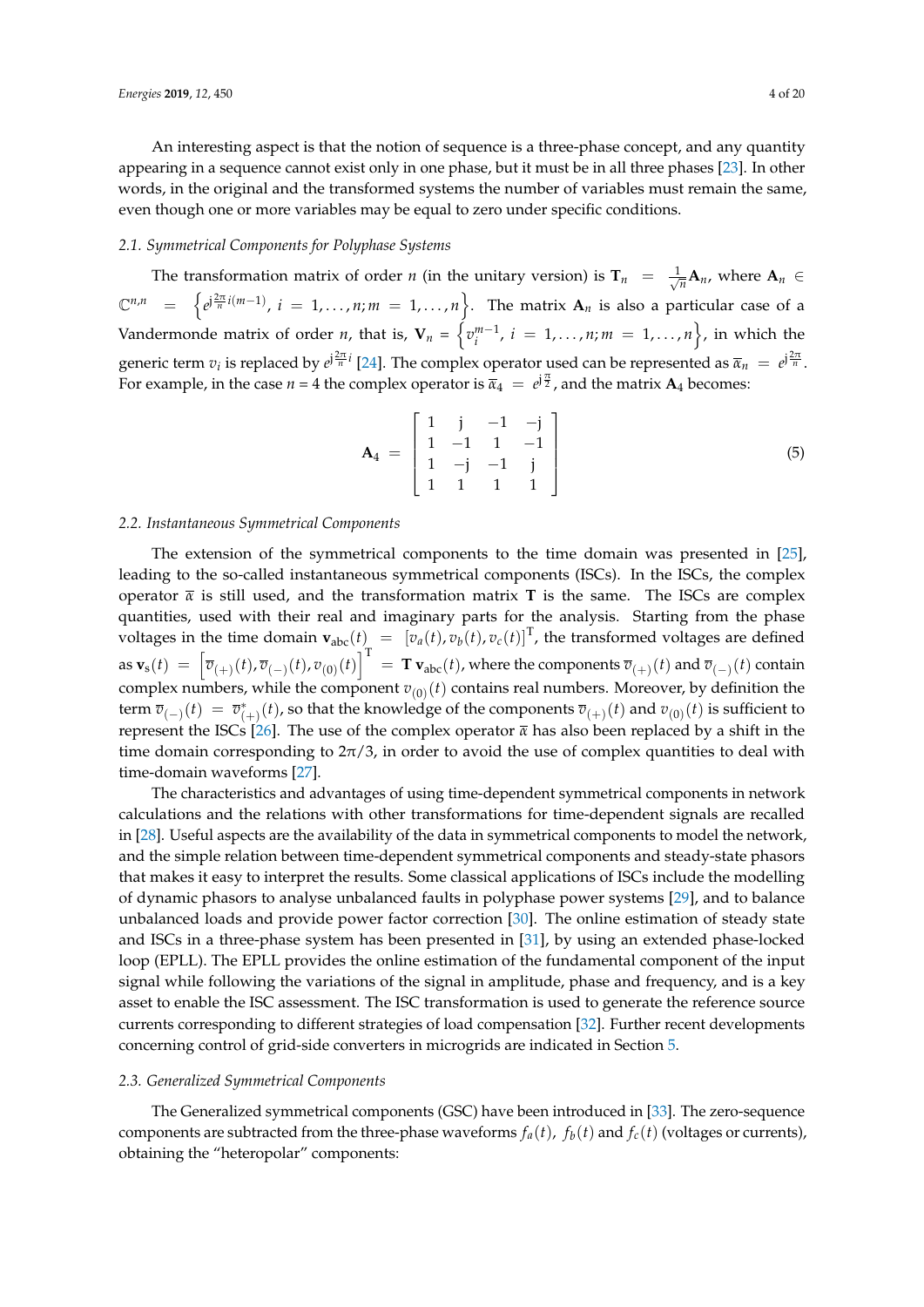$$
\widetilde{f}_a(t) = f_a(t) - f_0(t) \tag{6}
$$

$$
\widetilde{f}_b(t) = f_b(t) - f_0(t) \tag{7}
$$

$$
\hat{f}_c(t) = f_c(t) - f_0(t) \tag{8}
$$

By indicating with *T* the period of the waveform, the generalized positive sequence component  $f_{(+)}(t)$  is obtained by summing up the resulting waveforms of phase *a*, of phase *b* (shifted in time by −*T*/3) and phase *c* (shifted in time by −2*T*/3):

$$
f_{(+)}(t) = \frac{1}{3} \Big( \tilde{f}_a(t) + \tilde{f}_b(t + T/3) + \tilde{f}_c(t + 2T/3) \Big) \tag{9}
$$

The generalized negative sequence component  $f_{(-)}(t)$  is obtained by summing up the resulting waveforms of phase *a*, of phase *b* (shifted in time by *T*/3) and phase *c* (shifted in time by 2*T*/3):

$$
f_{(-)}(t) = \frac{1}{3} \Big( \tilde{f}_a(t) + \tilde{f}_b(t - T/3) + \tilde{f}_c(t - 2T/3) \Big) \tag{10}
$$

The generalized zero sequence component  $f_{(0)}(t)$  does not change with respect to the classical version:

$$
f_{(0)}(t) = \frac{1}{3}(f_a(t) + f_b(t) + f_c(t))
$$
\n(11)

From these definitions, the authors of [33] noted that, in non-sinusoidal cases, the three-phase waveforms could not be always obtained from the generalized positive sequence, negative sequence and zero sequence components. Thereby, a further component called the *residual* component was introduced for each phase:

$$
f_{ra}(t) = \frac{1}{3} \left( \widetilde{f}_a(t) + \widetilde{f}_a(t + T/3) + \widetilde{f}_a(t + 2T/3) \right)
$$
 (12)

$$
f_{rb}(t) = \frac{1}{3} \left( \widetilde{f}_b(t) + \widetilde{f}_b(t + T/3) + \widetilde{f}_b(t + 2T/3) \right)
$$
\n(13)

$$
f_{rc}(t) = \frac{1}{3} \Big( \widetilde{f}_c(t) + \widetilde{f}_c(t + T/3) + \widetilde{f}_c(t + 2T/3) \Big) \tag{14}
$$

The residual components have period *T*/3 and do not appear for sinusoidal waveforms. The mathematical relation among the GSCs and the symmetrical components introduced by Fortescue has been shown in [34].

Recent applications of the GSC have been provided in [35] to control three and four-leg inverters, and in [36] to construct the equivalent circuit for multiples of the third harmonic to determine the residual components in the three phases, from which the GSC application provides the exact results for the three phases in the analysis of unsymmetrical faults, also in particular cases with parallel connection of the sequence circuits.

The issues encountered in the definition of the generalised symmetrical components mainly refer to the treatment of the zero-sequence component. The same issue appears in the definition of the powers in unbalanced non-sinusoidal polyphase systems—largely debated in the scientific community. A recent solution proposed in [37] is to adapt the power definitions for polyphase systems in such a way that the zero-sequence components are not included.

### **3. Applications to Power and Distribution System Analysis**

The fundamental property that has ensured the great success of the Fortescue transformation in electrical engineering studies is the diagonalisation of a matrix with circular symmetry. The structure of a generic matrix with circular symmetry is as follows: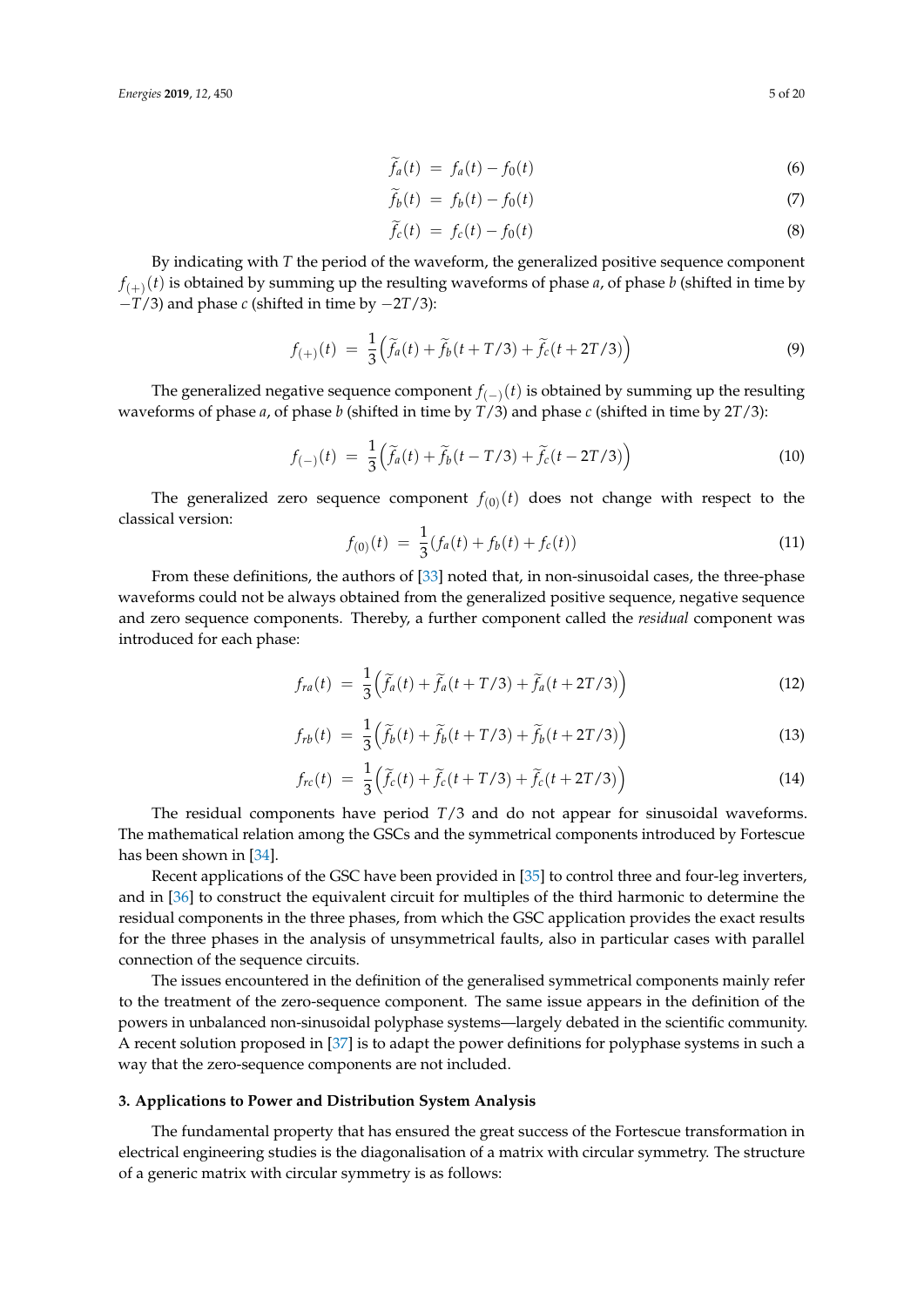$$
\mathbf{A} = \begin{bmatrix} a' & a'' & a'' \\ a''' & a' & a'' \\ a'' & a''' & a' \end{bmatrix} \tag{15}
$$

If the matrix **A** describes a relation  $c = A b$  in the original space, the Fortescue transformation of the vectors **b** and **c** into  $\mathbf{b}_s = \mathbf{T} \mathbf{b}$  and  $\mathbf{c}_s = \mathbf{T} \mathbf{c}$  yields  $\mathbf{T}^{-1} \mathbf{c}_s = \mathbf{A} \mathbf{T}^{-1} \mathbf{b}_s$ , from which:

$$
\mathbf{c}_s = \mathbf{T} \mathbf{A} \mathbf{T}^{-1} \mathbf{b}_s = \mathbf{A}_s \mathbf{b}_s \tag{16}
$$

where:

$$
\mathbf{A}_{s} = \begin{bmatrix} a' + \overline{\alpha}^{2} a'' + \overline{\alpha} a''' & 0 & 0 \\ 0 & a' + \overline{\alpha} a'' + \overline{\alpha}^{2} a''' & 0 \\ 0 & 0 & a' + a'' + a''' \end{bmatrix}
$$
(17)

In an electrical system, let us consider the impedance matrix  $Z_{abc}$  that represents the relation  $v_{abc} = Z_{abc}i_{abc}$  between the vector  $v_{abc}$  that contains the phase voltage phasors and the vector  $i_{abc}$ that contains the phase current phasors:

$$
\mathbf{Z}_{abc} = \begin{bmatrix} \overline{Z}_{11} & \overline{Z}_{12} & \overline{Z}_{13} \\ \overline{Z}_{21} & \overline{Z}_{22} & \overline{Z}_{23} \\ \overline{Z}_{31} & \overline{Z}_{32} & \overline{Z}_{33} \end{bmatrix}
$$
(18)

The matrix  $\mathbf{Z}_{abc}$  is generally symmetrical, however the off-diagonal terms  $\overline{Z}_{12}$ ,  $\overline{Z}_{13}$  and  $\overline{Z}_{23}$  could be different, and also the diagonal terms could not be all the same. In this case (e.g., for untransposed lines, typically found in distribution systems [38]) the impedance matrix  $\mathbf{Z}_s = \mathbf{T} \, \mathbf{Z}_{abc} \, \mathbf{T}^{-1}$  that results from the Fortescue transformation is not diagonal.

Due to the nature of the electrical circuit, the impedance matrix can be diagonalised only if all its diagonal terms are equal with each other (i.e.,  $\overline{Z}_d = \overline{Z}_{11} = \overline{Z}_{22} = \overline{Z}_{33}$ ), and all the off-diagonal terms (mutual impedances) are equal with each other (i.e.,  $\overline{Z}_m = \overline{Z}_{12} = \overline{Z}_{13} = \overline{Z}_{23} = \overline{Z}_{21} = \overline{Z}_{31} = \overline{Z}_{32}$ ). If this happens, the transformed matrix becomes:

$$
\mathbf{Z}_{s} = \begin{bmatrix} \overline{Z}_{d} - \overline{Z}_{m} & 0 & 0 \\ 0 & \overline{Z}_{d} - \overline{Z}_{m} & 0 \\ 0 & 0 & \overline{Z}_{d} + 2\overline{Z}_{m} \end{bmatrix} = \begin{bmatrix} \overline{Z}_{(+)} & 0 & 0 \\ 0 & \overline{Z}_{(-)} & 0 \\ 0 & 0 & \overline{Z}_{(0)} \end{bmatrix}
$$
(19)

and the three sequence circuits can be constructed separately for the symmetrical portion of the system. This property is at the basis of the study of the power system faults, where the sequence circuits are constructed separately, and the links among the circuits are established on the basis of the characteristics of the typical faults analysed [23]. The analysis of faults in a three-phase power system is then conducted by simply interconnecting the sequence networks in the appropriate way [39,40]. The topological method illustrated in [41] provides useful hints to understand the interactions among voltages and currents at different sequences.

In the construction of the sequence networks, the positive sequence network includes the whole system, that is, all the nodes are connected. The same happens for the negative sequence network. Conversely, in the zero sequence network the connection between nodes located at the terminals of a transformer depends on the type of windings and on the possible ground connection. It is possible to model the zero-sequence connections of the transformers in a simple way, by resorting to open and close switches [22]. As a result, the zero-sequence circuit can be composed of different non-interconnected areas. In the analysis of an unsymmetrical fault for different faulted points, the zero-sequence circuit to be considered may not be the same.

In some cases (e.g., in the presence of ground wires or bundle conductors) there are more than three conductors, however the impedance matrix may always be converted into a  $3 \times 3$  matrix [22].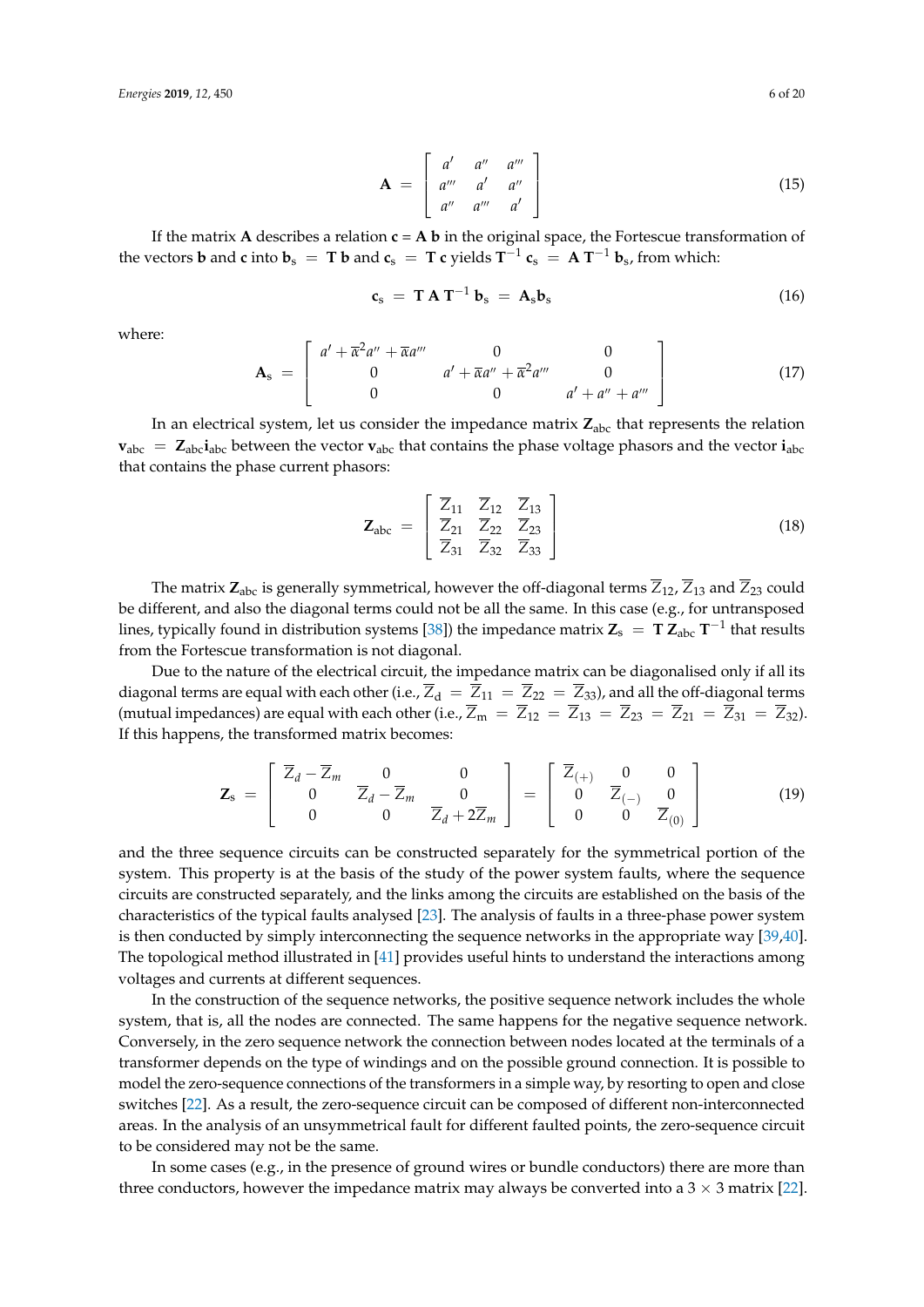In these cases, as well as with untransposed lines (found in distribution systems), off-diagonal entries appear in the impedance matrix, and the sequence circuits cannot be decoupled. If the off-diagonal entries are much smaller than the diagonal entries, it is possible to use the average values of the diagonal entries and of the off-diagonal entries without introducing significant errors [22].

In the presence of untransposed lines, the coupling impedance between negative- and positive-sequence networks is considered, by separating the symmetric part of the impedance matrix from the coupling matrix that describes the mutual reactance variation between two phases due to the geometric asymmetry of the location of the conductors. In [38] this coupling impedance is used to determine the effects of different types of loads (constant current, constant impedance, constant power, and induction motor) on the voltage unbalances. In particular, it is shown that the presence of induction motor loads connected to Low Voltage (LV) increases the unbalance seen from the Medium Voltage (MV) busbars that supply the LV system, with respect to the other types of loads, because of the effects of the negative-sequence currents in the induction motor load. In [42] a circuit that represents the coupling due to line asymmetry is constructed by considering the positive and negative sequences.

In addition to the symmetry of the three-phase circuit, the decoupling of the sequences also requires that the power system components are linear and the waveforms are sinusoidal. The latter property makes it possible to analyse distorted waveforms separately in the harmonics domain, in which the waveforms are sinusoidal at each harmonic order (see Section 4).

If the matrix  $Z_s$  is not diagonal, there is less practical advantage in transforming the electrical variables from the phase domain to the Fortescue domain. In [43] a fault calculation method based on the symmetrical components has been set up for active unbalanced distribution systems, showing that the fault calculations in the symmetrical component domain are faster than in phase coordinates (the execution time in symmetrical components is indicated to be between 34% and 56% of the one in phase coordinates). A method to calculate the solutions for complex short circuits that affect an arbitrary number of faulted nodes and phases is presented in [44].

The impedance of the zero-sequence circuit plays a key role in the analysis of unsymmetrical faults that involve the return path. In addition to the possible separation of the zero sequence networks, the type of transformer construction affects the numerical value of the zero-sequence impedance. In particular, the relevant distinction is among *shell*-type or *core*-type transformers. In shell-type transformers (or in the case of a three-phase transformer obtained by using three separate single-phase transformers), the magnetic circuits of each phase are reclosed in a path of relatively low reluctance, and the zero-sequence impedance of the transformer is the same as the positive sequence impedance. In core-type transformers with three legs, the magnetic flux provided by zero-sequence currents can only be reclosed through a path of relatively high reluctance (e.g., through the tank), and the zero-sequence impedance of the transformer is lower than the positive sequence impedance). With the traditional application of the symmetrical components it is then possible to explain in a simple conceptual and practical way why a single-phase fault at the secondary terminals of a core-type transformer with three legs can produce a fault current higher than the current that occurs for a three-phase fault at the same terminals.

Some limitations in the application of the symmetrical components occur in systems with multiple grounded points, in which the neutral is grounded in multiple points that are at different potential when a current flows in the return path. In this case, there are multiple paths for the return of the neutral current to the distribution transformer, leading to the presence of different currents whose value depends on the relative impedances on the grounding circuit. In this case, the symmetrical components can be applied only by assuming that the grounding conditions are uniform in the return path. The effects of individual grounding electrodes (that also depend on the ground resistivity, which may vary in different grounding points) cannot be represented. In [22] it is shown that significant errors may appear by using the symmetrical components with the uniform return path assumption in case of lines passing through areas with high resistivity.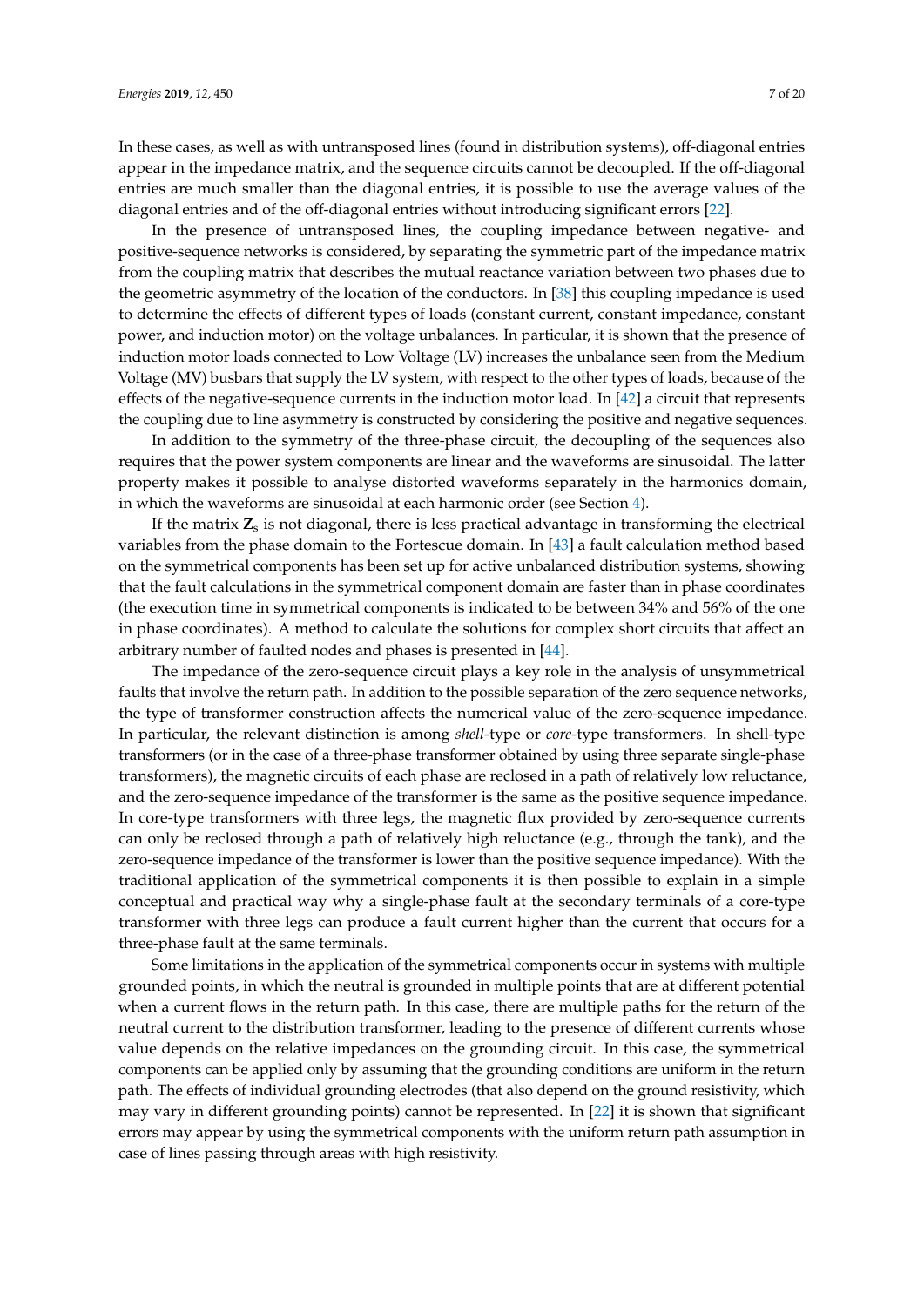#### **4. Applications to Harmonic Analysis**

#### *4.1. Symmetrical Components and Harmonics*

A three-phase system is assumed to be balanced if the periodic waveform appearing on one phase (with period *T*, fundamental frequency  $f_1 = 1/T$ , and fundamental radian frequency  $\omega_1 = 2\pi f_1$ ) is equal to the periodic waveforms appearing in the other two phases with a time shift of *T*/3 and 2*T*/3, respectively. This definition is generally valid also if the waveform is non-sinusoidal. The waveform distortion generates harmonics, and for the balanced three-phase system there is a simple relation between the harmonic order  $h = 0, 1, \ldots, \infty$  and the sequence that represents the phase voltages or currents (Table 2, in which the details of the sequences are also presented up to the harmonic order *h* = 40). This regularity is quite interesting and has been used to explain a number of phenomena appearing in the electrical systems. In particular, the harmonic orders 3*h* are called triplen harmonics and correspond to a zero sequence with the three phasors superposed with each other. In a balanced three-phase system with neutral, the triplen harmonics are the only components contributing to the neutral current. However, if the three-phase system is not balanced, the regularity indicated vanishes, and components of different sequences may appear at each harmonic order *h* > 0 [45]. These aspects have driven the researchers to look for the possibility of representing the balanced or unbalanced system conditions by using the measurements of the phasors gathered from a distorted periodic waveform at different harmonic orders. In particular, some links have been constructed between the transformation matrix used to calculate the symmetrical components and the determination of suitable components. For example, two components (denoted as first unbalance and second unbalance) have been introduced in [46] by applying different transformation matrices to the various harmonic orders. The system unbalance has then been obtained by combining these components. Conversely, in the Symmetrical Component Based (SCB) approach presented in [47] the balance, unbalance and distortion components are determined by using the same transformation matrix from phase quantities into symmetrical components. These components are calculated by summing the squares of the RMS values, because of the orthogonality of the components at different harmonic orders.

| <b>Harmonic Order</b>  | Radian Frequency                                                                                                              | Sequence                                  |  |  |  |  |  |  |  |
|------------------------|-------------------------------------------------------------------------------------------------------------------------------|-------------------------------------------|--|--|--|--|--|--|--|
| $3h-2$<br>$3h-1$<br>3h | $(3h-2)\omega_1$<br>$(3h-1)\omega_1$<br>$3h \omega_1$                                                                         | $positive (+)$<br>negative (-)<br>zero(0) |  |  |  |  |  |  |  |
|                        | Harmonic (h) 0 1 2 3 4 5 6 7 8 9 10 11 12 13 14 15 16 17 18 19 20 21 22 23 24 25 26 27 28 29 30 31 32 33 34 35 36 37 38 39 40 |                                           |  |  |  |  |  |  |  |
|                        | Sequence $(h)$ 0 + - 0 + - 0 + - 0 + - 0 + - 0 + - 0 + - 0 + - 0 + - 0 + - 0 + - 0 + - 0 + - 0 + - 0 +                        |                                           |  |  |  |  |  |  |  |

**Table 2.** Sequences for the different harmonic orders in a balanced three-phase system,  $h = 0, 1, \ldots, \infty$ .

In the SCB approach, the current phasors  $\mathbf{i}^{(h)}$  =  $\begin{bmatrix} \bar{I}_a^{(h)} \end{bmatrix}$  $\bar{I}_a^{(h)}$ ,  $\bar{I}_b^{(h)}$  $\bar{I}_c^{(h)}$ ,  $\bar{I}_c^{(h)}$  $\left[\begin{matrix} (h) \\ c \end{matrix}\right]^{\text{T}}$  are transformed into  $\mathbf{i}_T^{(h)} = \mathbf{T} \mathbf{i}^{(h)} = \begin{bmatrix} \bar{I}_{T1}^{(h)}, \bar{I}_{T2}^{(h)}, \bar{I}_{T3}^{(h)} \end{bmatrix}^T$ . Then, the *balance* component of the phase current (subscript *p*) is calculated by collecting the contributions of the harmonic components that could exist in a balanced system for  $h = 1, \ldots, \infty$ , that is, the harmonics of order  $3h - 2$  at the positive sequence (appearing from the transformed terms  $\bar{I}_{\text{T1}}^{(3h-2)}$ ), the harmonics of order 3*h* − 1 at the negative sequence (appearing in the transformed terms  $\bar{I}_{T2}^{(3h-1)}$ ), and the triplen harmonics (of order 3*h* − 3) at the zero sequence (appearing in the transformed terms  $\overline{I}_{T3}^{(3h-3)}$ ):

$$
I_p^{(b)} = \sqrt{\sum_{h=1}^{\infty} \left[ \left( I_{\text{T1}}^{(3h-2)} \right)^2 + \left( I_{\text{T2}}^{(3h-1)} \right)^2 + \left( I_{\text{T3}}^{(3h-3)} \right)^2 \right]}
$$
(20)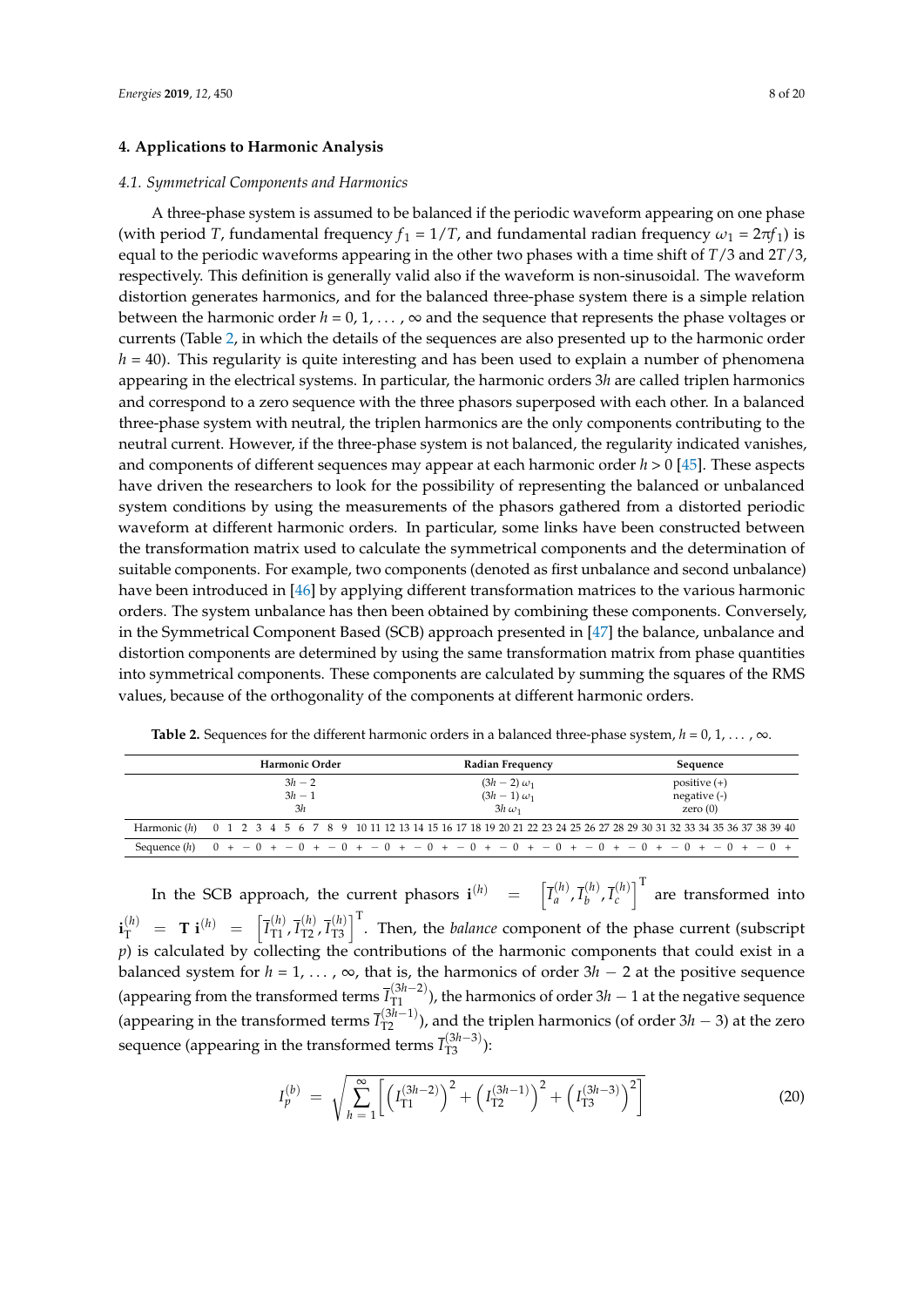The *unbalance* component of the phase current is calculated by considering all the complementary contributions obtained from the same transformation, that is, again with the RMS values:

$$
I_p^{(u)} = \sqrt{\sum_{h=1}^{\infty} \left[ \left( I_{T2}^{(3h-2)} \right)^2 + \left( I_{T3}^{(3h-2)} \right)^2 + \left( I_{T1}^{(3h-1)} \right)^2 + \left( I_{T3}^{(3h-1)} \right)^2 + \left( I_{T1}^{(3h-3)} \right)^2 + \left( I_{T2}^{(3h-3)} \right)^2 \right]} (21)
$$

Finally, the *distortion* component of the phase current collects all the contributions at the harmonic orders higher than unity:

$$
I_p^{(d)} = \sqrt{\sum_{h=2}^{\infty} \left[ \left( I_{\text{T1}}^{(h)} \right)^2 + \left( I_{\text{T2}}^{(h)} \right)^2 + \left( I_{\text{T3}}^{(h)} \right)^2 \right]}
$$
(22)

The rationale used to choose the entries of the balance component is illustrated in the qualitative example shown in Figure 1, which represents three periods of a waveform with fundamental frequency  $f_1$  = 50 Hz and period  $T$  = 0.02 s. For the sake of easy visualization, this example considers only the presence of three harmonics (of order 1, 3 and 5, with RMS values  $I^{(1)} = 10 \text{ A}$ ,  $I^{(3)} = 4 \text{ A}$ , and  $I^{(5)} = 2 \text{ A}$ , respectively, and null initial angles for the harmonic currents at phase *a*). The three total currents are balanced, as the same distorted current waveform appears in the three phases at regular time shifts of *T*/3. Figure 2 shows the phasor diagrams. It is important to recall that the rotation of *all* phasors, including the ones of the negative and zero sequences, is counterclockwise. At the first harmonic, the phase currents  $\left[\overline{I}_{a}^{(1)}\right]$  $\bar{I}_a^{(1)}$ ,  $\bar{I}_b^{(1)}$  $\bar{I}_b^{(1)}$ ,  $\bar{I}_c^{(1)}$  $\begin{bmatrix} 1 \end{bmatrix}^{\mathrm{T}}$  =  $\begin{bmatrix} I^{(1)} e^{j0}, I^{(1)} e^{-j\frac{2\pi}{3}}, I^{(1)} e^{j\frac{2\pi}{3}} \end{bmatrix}^{\mathrm{T}}$  are transformed into  $\left[\overline{I}_{T1}^{(1)}, \overline{I}_{T2}^{(1)}, \overline{I}_{T3}^{(1)}\right]^{\mathrm{T}} = \left[I^{(1)}, 0, 0\right]^{\mathrm{T}}$ , that is, only the positive sequence entry is non-null. At the fifth harmonic, the phase currents  $\left[\overline{I}_{a}^{(5)}\right]$  $\bar{I}_a^{(5)}$ ,  $\bar{I}_b^{(5)}$  $\bar{I}_b^{(5)}$ ,  $\bar{I}_c^{(5)}$  $\left[I^{(5)}e^{j0}, I^{(5)}e^{j\frac{2\pi}{3}}, I^{(5)}e^{-j\frac{2\pi}{3}}\right]$ <sup>T</sup> are transformed into  $\left[\overline{I}_{T1}^{(5)}, \overline{I}_{T2}^{(5)}, \overline{I}_{T3}^{(5)}\right]^{\text{T}} = \left[0, I^{(5)}, 0\right]^{\text{T}}$ , that is, only the negative sequence entry is non-null. Finally, at the third harmonic, the phase currents  $\left[\overline{I}_{a}^{(3)}\right]$  $\bar{I}_a^{(3)}$ ,  $\bar{I}_b^{(3)}$  $\bar{I}_b^{(3)}$ ,  $\bar{I}_c^{(3)}$  $\left[ \begin{matrix} f^{(3)} \end{matrix} e^{j0}, I^{(3)} e^{j0}, I^{(3)} e^{j0} \end{matrix} \right]^{\mathrm{T}}$  are transformed into  $\left[\overline{I}_{T1}^{(3)}, \overline{I}_{T2}^{(3)}, \overline{I}_{T3}^{(3)}\right]^{\text{T}} = \left[0, 0, I^{(3)}\right]^{\text{T}}$ , where only the zero-sequence entry is non-null. The specific contribution of the individual harmonics can be seen from the evolution in time of the waveforms. The notion of balanced currents is well known for the first harmonic (and can be extrapolated to the harmonics corresponding to a positive sequence). The balanced nature of the third harmonics can be understood from their identical waveforms appearing in the three phases. Conversely, in general the interpretation of the balanced contribution of the harmonics corresponding to a negative sequence may be not intuitive. For this purpose, Figure 1 clarifies how the fifth harmonics in the three phases start from the phasor situation depicted in Figure 2 and evolve in time in such a way to provide the same contribution to the three phase currents, thus maintaining the overall balance.

Individual components can also be determined. For example, the balance component of the phase current at fundamental frequency is  $I_p^{(b1)} = I_{T1}^{(1)}$ , and the distortion component of the balance phase current is  $I_p^{(bd)} = \sqrt{\left(I_p^{(b)}\right)^2 - \left(I_p^{(b1)}\right)^2}$ . Likewise, the unbalance component of the phase current at fundamental frequency *is*  $I_p^{(u1)} = \sqrt{\left(I_{T2}^{(1)}\right)^2 + \left(I_{T3}^{(1)}\right)^2}$ , and the distortion component of the unbalance phase current is  $I_p^{(ud)} = \sqrt{\left(I_p^{(u)}\right)^2 - \left(I_p^{(u1)}\right)^2}.$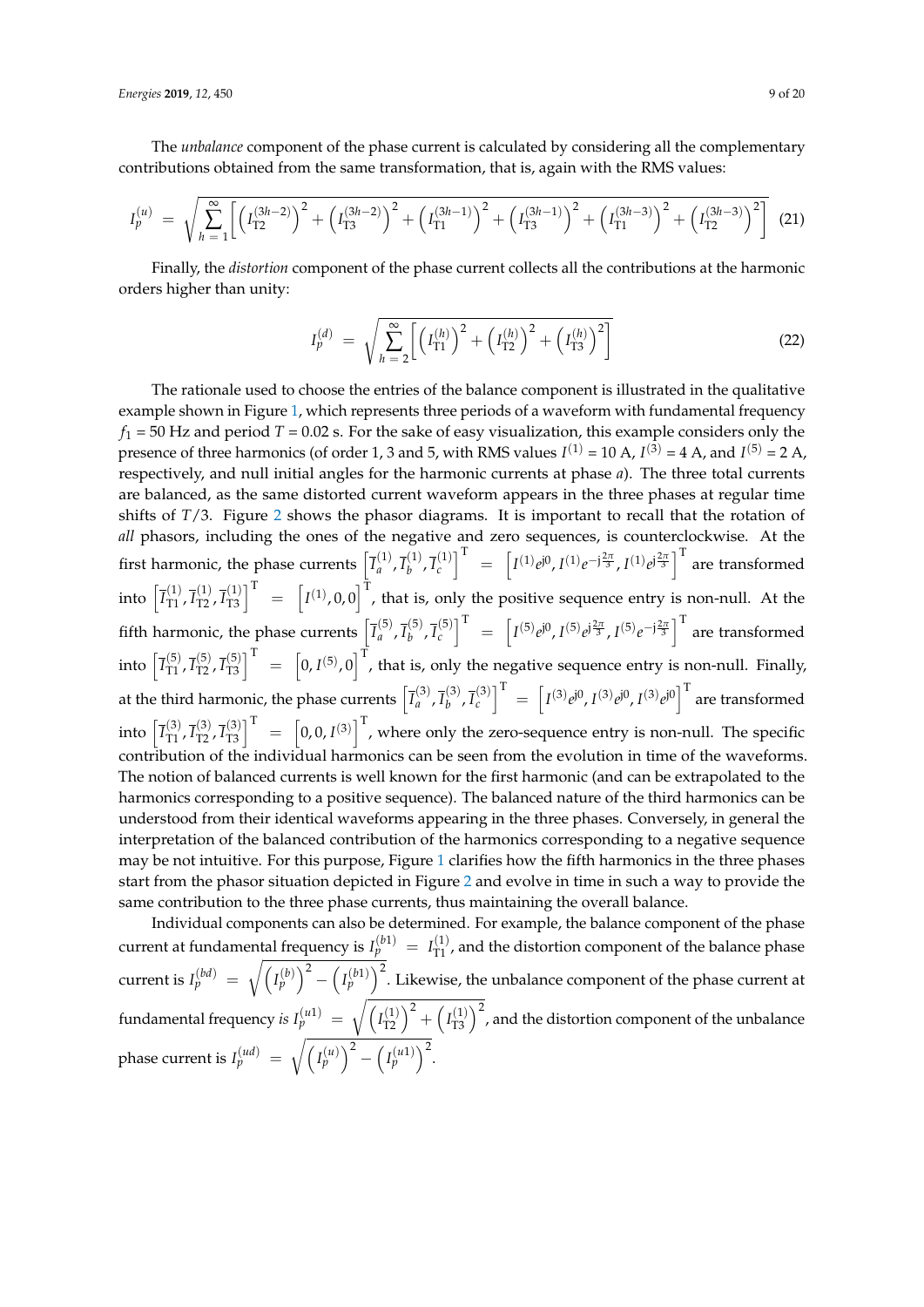

**Figure 1.** Waveforms of the three harmonic currents and of their sum (total). **Figure 1.** Waveforms of the three harmonic currents and of their sum (total).



 $\begin{array}{ccc} \bullet\qquad \qquad & \circ & \qquad & \bullet \qquad & \bullet \qquad & \bullet \qquad & \bullet \qquad & \bullet \qquad & \bullet \qquad & \bullet \qquad & \bullet \qquad & \bullet \qquad & \bullet \qquad & \bullet \qquad & \bullet \qquad & \bullet \qquad & \bullet \qquad & \bullet \qquad & \bullet \qquad & \bullet \qquad & \bullet \qquad & \bullet \qquad & \bullet \qquad & \bullet \qquad & \bullet \qquad & \bullet \qquad & \bullet \qquad & \bullet \qquad & \bullet \qquad & \bullet \qquad & \bullet \qquad & \bullet \qquad & \bullet \qquad & \bullet \qquad & \bullet \qquad & \bullet \qquad$ **Figure 2.** Phasor diagram taken at time *t* = 0 with respect to Figure 1.

Significant outcomes of the SCB approach are the definition of two indicators that provide a generalisation of the classical indicators used in many applications and Standards. The Total Phase current Distortion (*TPD<sup>I</sup>* ) generalises the classical Total Harmonic Distortion (*THD*) indicator (calculated for each individual waveform) to provide a single indicator for the unbalanced three-phase system. The distortion component of the phase current is divided by the phase current components at fundamental frequency:

$$
TPD_I = \frac{I_p^{(d)}}{\sqrt{\left(I_p^{(b1)}\right)^2 + \left(I_p^{(u1)}\right)^2}}
$$
(23)

Furthermore, the Total Phase current Unbalance (*TPU<sup>I</sup>* ) generalises the classical unbalance indicator (defined as the ratio between the negative and the positive components at fundamental frequency) to take into account distorted currents:

$$
TPU_I = \frac{I_p^{(u)}}{I_p^{(b)}}\tag{24}
$$

The SCB approach includes the determination of the components due to phase balance, unbalance and distortion for the voltages and for the neutral current [47].

The SCB framework has been used to identify suitable components and indicators associated to balance, unbalance and distortion referring to the triplen harmonics only [48]. In this way, it is possible to quantify to what extent the triplen harmonics contribute to the system balance or unbalance in particular situations occurring in *unbalanced* systems. For example, the triplen harmonics may be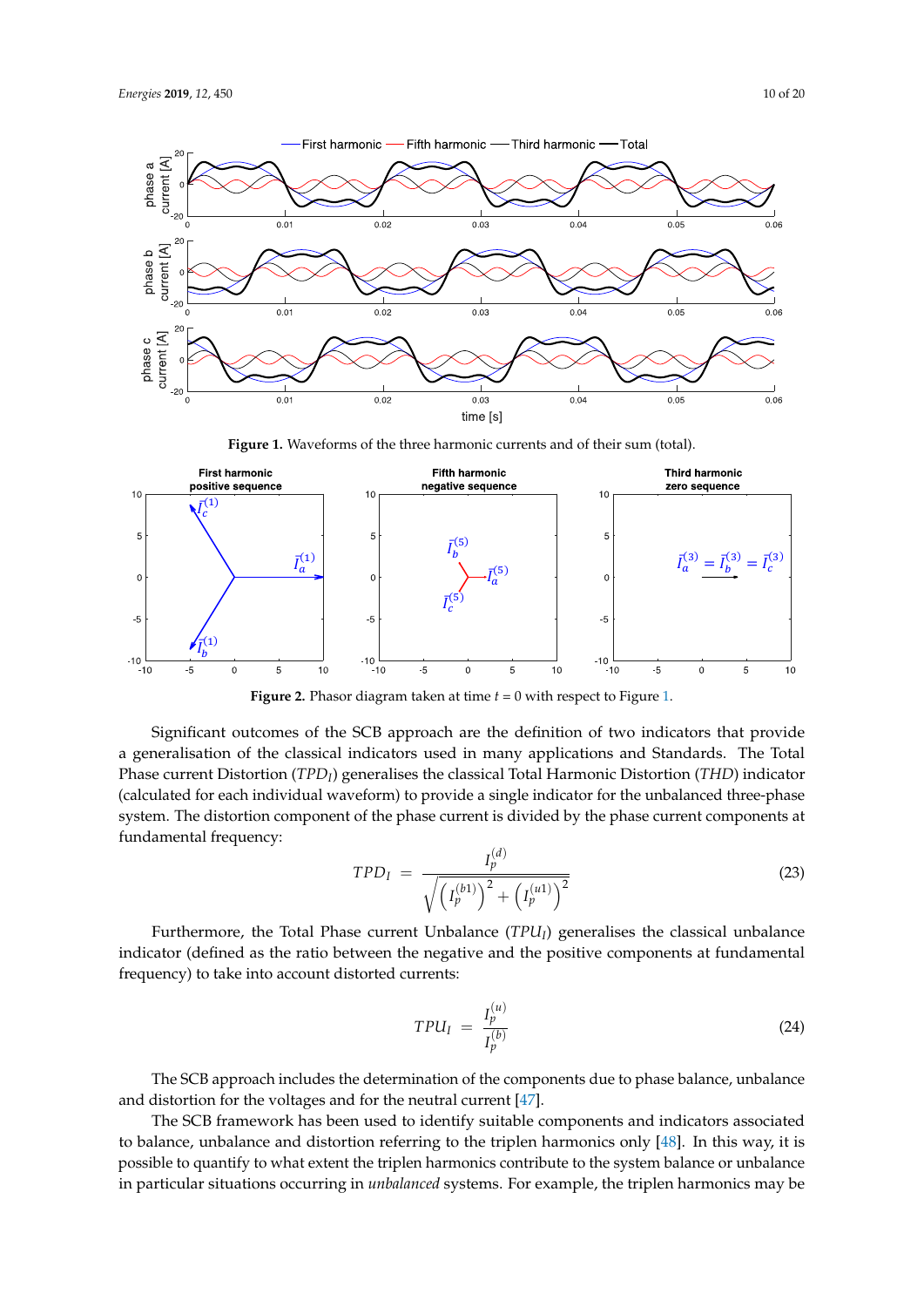found in the phase currents also in a three-phase system without neutral. Moreover, triplen harmonics may appear in the phase currents even in a circuit located upward with respect to the delta-connected windings of a transformer.

#### *4.2. Extension to Interharmonics*

The IEC 61000-4-7 standard [49] indicates how to carry out measurements of harmonics and interharmonics. The waveform has to be sampled for 200 ms, corresponding to 10 periods at the fundamental frequency  $f_1 = 50$  Hz. For the harmonic order  $h = 0, 1, \ldots, H$ , let us consider the variable *f<sup>h</sup>* with frequency variation step ∆*f<sup>h</sup>* (e.g., ∆*f<sup>h</sup>* = 50 Hz, so that *f<sup>h</sup>* = *h f*1). Let us further consider another variable  $\check{f}_z$  for  $z = 0, 1, ..., N_z$ , with frequency variation step  $\Delta \check{f}_z \leq \Delta f_h$  and  $N_z \geq H$ . The variable  $z$  represents the interharmonic order when the corresponding frequency  $\check{f}_z$  is different with respect to any harmonic frequency *f<sup>h</sup>* .

In [50] the findings of [46] have been used to determine the system unbalance with distorted waveforms by taking interharmonics into account, with different transformation matrices at each interharmonic order. This method has been applied in [51] to address how active power filters can compensate disturbances in the system. In [52] it has been established that if the *consistency* conditions  $N_z = 10^k$  *H* and  $\Delta f_h$  =  $10^k$   $\Delta f_z$  are satisfied for any integer *k* = 1, 2, . . . , ∞, the application of the SCB approach (with a single transformation matrix) to the interharmonic orders  $z = 0, 1, \ldots, N_z$  assigns to the frequencies *f<sup>h</sup>* the same sequences provided by the application of the SCB approach to the harmonic orders  $h = 0, 1, 2, \ldots, H$  (Table 3).

**Table 3.** Sequences for the harmonic and interharmonic orders under the consistency conditions  $(symbols: + for positive sequence, - for negative sequence, and 0 for zero sequence).$ 

| Harmonic order $h \neq 0$                                                                                                        |  |  |  |  |  |  |  |  |  |  |  |  |
|----------------------------------------------------------------------------------------------------------------------------------|--|--|--|--|--|--|--|--|--|--|--|--|
| Interharmonic z 0 1 2 3 4 5 6 7 8 9 10 11 12 13 14 15 16 17 18 19 20 21 22 23 24 25 26 27 28 29 30 31 32 33 34 35 36 37 38 39 40 |  |  |  |  |  |  |  |  |  |  |  |  |
|                                                                                                                                  |  |  |  |  |  |  |  |  |  |  |  |  |
| Sequence (h)                                                                                                                     |  |  |  |  |  |  |  |  |  |  |  |  |

In this way, the SCB approach has been directly applied to the interharmonic case by transforming the phase current phasors  $\mathbf{i}^{(z)} = \begin{bmatrix} \overline{I}_a^{(z)} \end{bmatrix}$  $\bar{I}_a^{(z)}$ ,  $\bar{I}_b^{(z)}$  $\bar{I}_c^{(z)}$ ,  $\bar{I}_c^{(z)}$  $\left[\frac{z}{c}\right]^{T}$  into  $\mathbf{i}_{T}^{(z)} = T\,\mathbf{i}^{(z)} = \left[\overline{I}_{T1}^{(z)}, \overline{I}_{T2}^{(z)}, \overline{I}_{T3}^{(z)}\right]^{T}$  and calculating the balance component  $I_p^{(b)}$ , unbalance component  $I_p^{(u)}$ , and distortion component  $I_p^{(d)}$  as:

$$
I_p^{(b)} = \sqrt{\sum_{z=1}^{N_Z} \left[ \left( I_{\text{T1}}^{(3z-2)} \right)^2 + \left( I_{\text{T2}}^{(3z-1)} \right)^2 + \left( I_{\text{T3}}^{(3z-3)} \right)^2 \right]}
$$
(25)

$$
I_p^{(u)} = \sqrt{\sum_{z=1}^{N_Z} \left[ \left( I_{T2}^{(3z-2)} \right)^2 + \left( I_{T3}^{(3z-2)} \right)^2 + \left( I_{T1}^{(3z-1)} \right)^2 + \left( I_{T3}^{(3z-1)} \right)^2 + \left( I_{T1}^{(3z-3)} \right)^2 + \left( I_{T2}^{(3z-3)} \right)^2 \right]}
$$
(26)

$$
I_p^{(d)} = \sqrt{\sum_{\substack{z = 1 \\ z \neq 10^k}}^{N_Z} \left[ \left( I_{\text{T1}}^{(z)} \right)^2 + \left( I_{\text{T2}}^{(z)} \right)^2 + \left( I_{\text{T3}}^{(z)} \right)^2 \right]}
$$
(27)

With these components, the interharmonics-based *TPD* and *TPU* indicators have been calculated as in the SCB approach. Specific applications are reported in [52] for *k* = 1 (with frequency variation step  $\Delta \check{f}_z = 5$  Hz) and for  $k = 2$  (with frequency variation step  $\Delta \check{f}_z = 0.5$  Hz).

# **5. Recent Applications of the Fortescue Transformation**

The applications of the Fortescue transformation are continuing in different areas of electrical engineering. In addition to the new proposals already indicated in the previous sections, the notes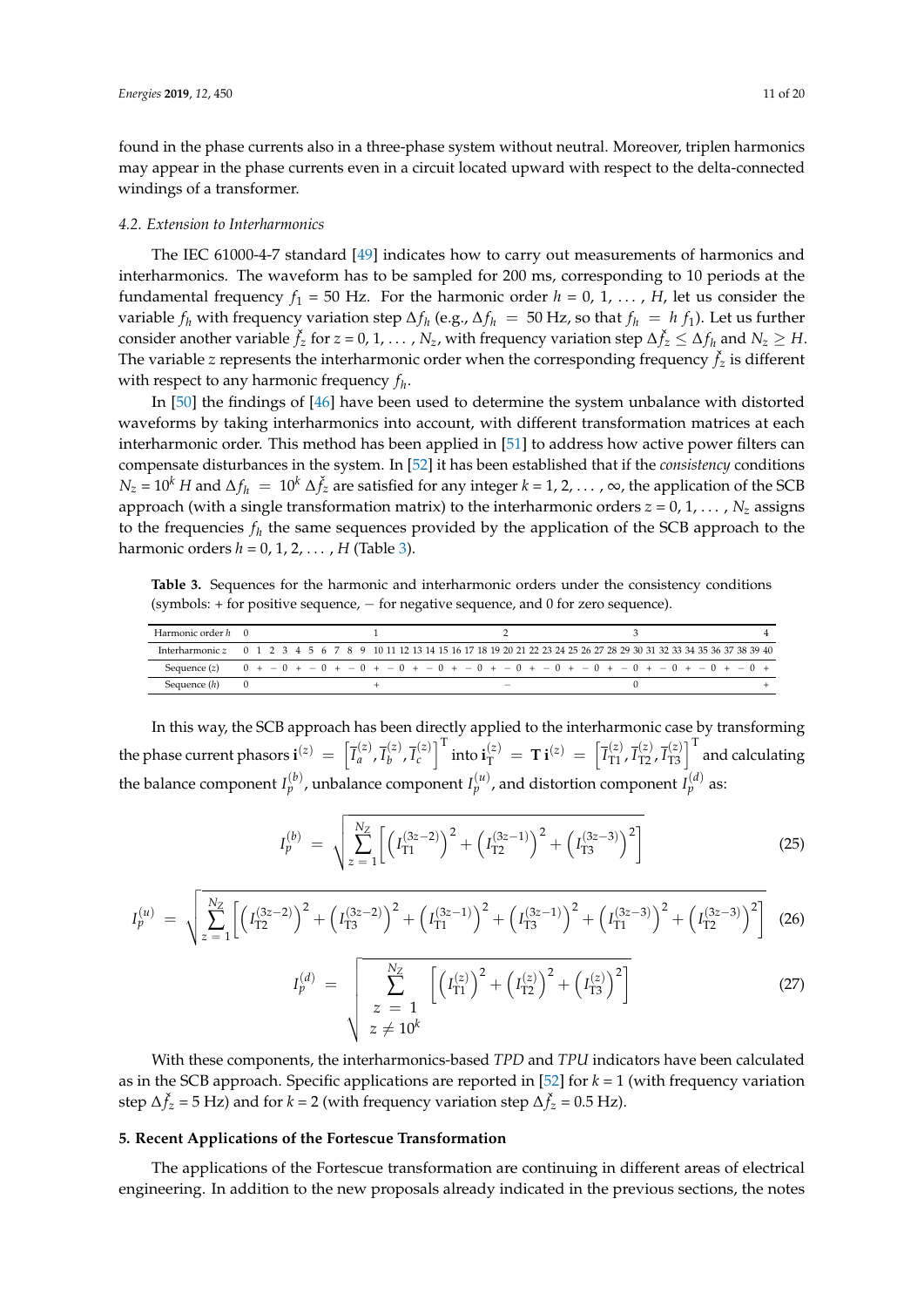reported below refer to recent developments in progress in the studies of electrical machines and distribution systems with distributed energy resources (DERs).

#### *5.1. Electrical Machines*

In the study of the electrical machines, the use of the Fortescue transformation has recently addressed two different aspects. On the one hand, it has been used in the classical  $3 \times 3$  form, applied in cases involving the stator of the classical three-phase machines. On the other hand, its generic *n*-form has been used for treating *n*-phase systems, with *n* > 3.

One of the most common applications found in the literature focuses on fault location and recognition in three-phase and *n*-phase drives. The principal faults can affect the electrical machine, the sensors or the power converter [53]. By focusing on the electrical machine faults, they can be further divided in *stator* faults and *rotor* faults. In this regard, many papers in the literature investigate these faults in the case of induction motors (IMs), due to their wide use in real world applications [54] for many years (Part II of Fortescue's original paper already investigated the application to induction machines in an unbalanced polyphase system). For large IMs, the most relevant faults are related to the bearing (40%), followed by the stator winding breakdown (38%), broken rotor bar or end-rings (10%), and others (12%) [55,56]. Due to the presence of three-phase stator and multi-phase rotor, the Fortescue transformation is used for this kind of motors both in the classical and in the generalised form. In particular, [57] suggested a new expression of the stator currents of the IM in case of stator faults: the paper considered different stator faults (inter-turns short circuit, phase-to-phase, and single phase-to-ground faults). Through an analytical procedure, verified by experimental tests, it was demonstrated the effectiveness of choosing the phase angle and the magnitude of zero and negative sequence stator currents as indicators for the presence of stator faults under balanced voltage conditions. Other examples of use of the Fortescue transformation applied to the stator currents can be found in [58] and [59]. In particular, in [58] the symmetrical components of the stator current were used to implement a fault detection and diagnosis method, which in the first part extracts the features of the stator current that are used in the second step, where a classifier is adopted for discriminating the different types of faults, affecting both the stator and the rotor. The mechanical problems associated to the presence of oscillations on the load torque were analysed in [59]: also in this case, the stator currents, properly processed through the Fortescue transformation, were used for analysing the load torque of the motor, to identify oscillations that can highlight potential problems on the shaft of the IM. The symmetrical components of the stator currents were also used for detecting high-resistance connections (as in [60]), which can depend on the incorrect connection of different part of the drive.

The generic *n*-form transformation can be used for recognizing the presence of broken bars in the squirrel-cage of IM: for example, in [54] the authors used it for proving the existence of inverse order components, and thus implementing a detection method to localise the number of broken bars. In case of non-sinusoidal supply, the motor changes its behaviour and, due to this, dedicated methodologies have to be introduced. The presence of faults in case of non-sinusoidal supply can be highlighted through the methodology presented in  $[61]$ . The paper handled with bar-breakage fault detection and fault-gravity assessment, by presenting new classes of fault indicators, making use of the *n*-form version of the Fortescue transformation. The non-sinusoidal supply affects the efficiency of the IM, which can be investigated through the *in situ* estimation technique presented in [62]: in fact, in the presence of unbalanced supply conditions, the IM can be represented through positive and negative sequence circuits. A quite extensive modelling of the IM in symmetrical components for efficiency studies in unbalanced supply conditions was presented in [63]. The performance of the IM supplied from one-phase system was studied with the symmetrical components in [64]: the authors suggested a new schematic, providing the methodology for calculating the values of capacitances for guaranteeing higher efficiency than the ordinary single-phase IM.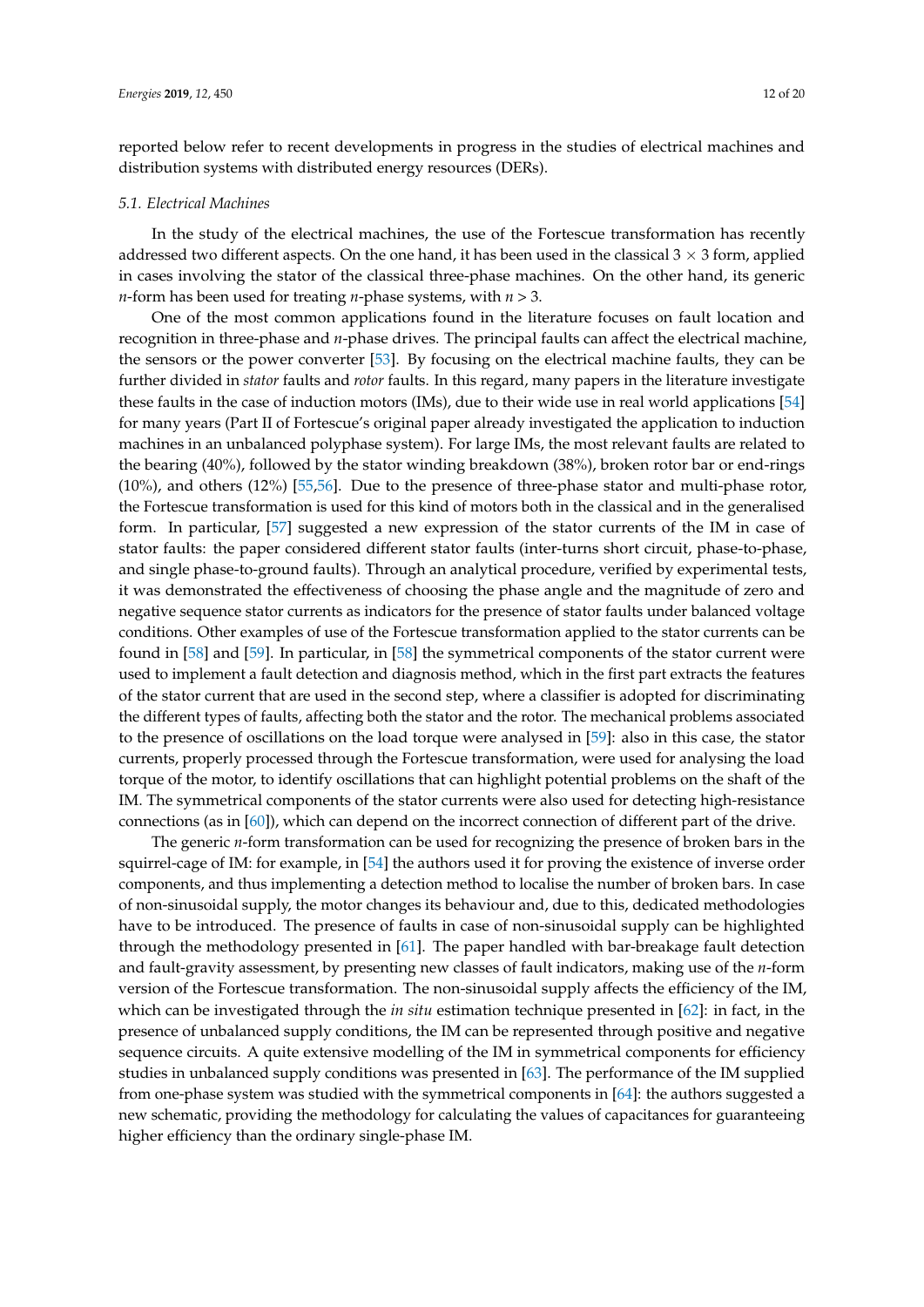New starting techniques were also investigated through the use of the classical  $3 \times 3$  Fortescue transformation: for example, [65] presented a transient model of a three-phase IM started through the Field Aligned Starting (FAS) technique.

A further application regarding the IM and investigated through the use of the Fortescue transformation focuses on the self-excited induction generator (SEIG): in this application, the electrical machine acts as generator, and so it needs a self-excitation system able to create the rotor field. In [66] the general steady state analysis of the three-phase SEIG was presented, whereas a novel scheme for self-excitation was shown in [67].

For other types of motors, the main application is again fault detection. In [68], the use of the Fortescue transformation is the basis to derive analytical expressions for indicators referring to the inter-turn and phase-to-phase faults in permanent-magnet synchronous machines, allowing a concise representation of both the severity and the location of the fault. In the study of the winding faults for reluctance motors shown in [69], the Fortescue transformation is used in its generic form due to the presence of four phases. In [70], the three-phase transformation is used into an electrical signature analysis, consisting of the analysis of failure patterns in current or voltage spectra, which allows distinguishing the effects of mechanical and electrical faults on synchronous machine rotors.

Performance studies of non-conventional motors have been carried out by using the Fortescue transformation. The analysis of a linear resonant electrostatic induction motor is reported in [71]. The paper considers also the capacitive imbalance and indicates the correct way to design the electrodes in order to avoid the problems deriving from the capacitive effects. In the analysis of the line start permanent magnet synchronous motor illustrated in [72], thanks to the application of the  $3 \times 3$ transformation, the authors analyse the steady-state behaviour of the machine, by comparing the theoretical results with experimental tests. Moreover, the Fortescue transformation is a valid analysis tool for linear motors: in particular, it can be used for investigating the electromagnetic thrust as shown in [73], in order to provide an overall evaluation of the longitudinal end-effects.

On the other hand, the Fortescue transformation has been used also for generalised *n*-phase symmetric electrical machines (characterised by voltage phasors shifted of 360°/n) [74]. Different contributions have addressed both the modelling and the control of multi-phase induction motors, as reported in [75]. More recently, a diagnostic fault classification for permanent magnet multi-phase motors has been presented in [76], in particular by investigating a 5-phase motor. The detection of the one-phase fault in 5-phase motor has been addressed in [77]: the authors considered the symmetrical components formulation both in normal operation and in fault operation, and, by comparing them, were able to detect the presence of the open-phase fault. An analysis of the effect of the stator winding connection for a 5-phase IM has been presented in [78]: also in this case, the *n*-form of the Fortescue transformation has been used.

Finally, the generic *n*-form formulation of the Fortescue transformation has been also used for designing the control of multi-phase inverters, having as goal the reduction of the phase current unbalance due to the use of symmetrical *n*-phase inverters [79].

### *5.2. Distribution Systems with Distributed Energy Resources*

The increasing diffusion of DERs in the electrical networks has led to many advances in the modelling, analysis and control of the networks. DERs are inserted in distribution systems, which are typically unbalanced. As such, in the last years there has been an increasing interest in enhancing three-phase power flow and short circuit calculations, also incorporating more detailed model of DERs. A three-phase power-flow algorithm developed in the sequence component framework has been introduced in [80]. Appropriate sequence models have been constructed for DER sources, as well as for voltage-source converters (VSCs) connected to the grid [81]. The symmetrical component approach has been used in [82] in the presence of multiple converters inside a building, to generate the optimal references for the symmetrical component currents of all the converters. A more accurate representation of the sequence network circuit of the induction machine connected to wind generators,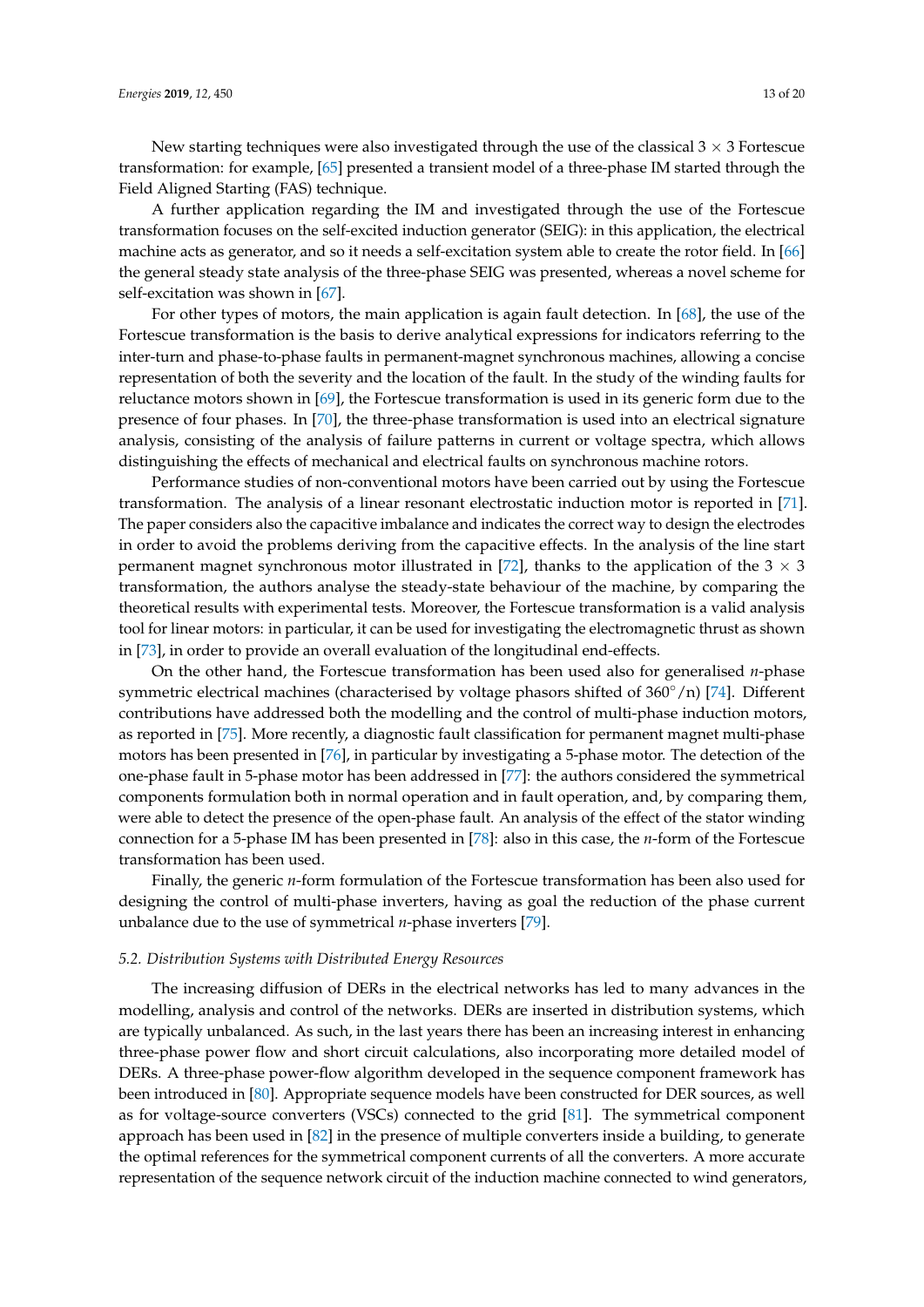to be used in short circuit calculations, has been presented in [83]. The independent control of positive and negative voltage sequences in the compensation of unbalanced voltages by means of a static synchronous compensator (STATCOM) has been proposed in [84]. Different types of unbalance (structural, from partial shading, and mixed) have been characterised in [85] for photovoltaic (PV) systems operated with distorted waveforms by using the SCB approach. The control strategies used to inject the generated active power of a PV system into the grid, while providing also reactive power according with the grid code, have to be set up to operate in balanced and unbalanced conditions. A summary of control strategies that can be used to improve the performance of PV systems under unbalanced conditions has been presented in [86]. In the  $DC/AC$  control strategy, the choice of the reactive power reference for the control system depends on the positive and negative sequence components of the voltage at the point of common coupling (PCC). The current references are then determined on the basis of the power references and of the PCC voltage components at the positive and negative sequences.

In some applications, the reference currents are generated by considering symmetric voltages. Since in general the phase voltages are unbalanced and distorted, only the positive sequence component at fundamental frequency is extracted by using a three-phase Phase-Locked Loop (PLL) [87]. The PLL generates a periodic signal whose phase is related to the phase of a reference signal. A basic scheme of a PLL is shown in Figure 3. The three blocks are a phase detector (that compares the grid voltage phase angle *θ*grid with the PLL output *θ*PLL, and determines the phase angle error *θ*error), a loop filter (i.e., a low-pass filter) that provides the radian frequency  $\omega_a$ , and the phase angle generator (a voltage controlled oscillator) that gives the phase angle  $θ_{\text{PLL}}$ . Various PLL types and their applications have been reviewed in [88] and [89]. One of the main issues for the PLL is the failure to operate properly in the presence of unbalanced grid faults, because of the presence of negative sequence components, and with possible harmonics. The techniques used to compensate the effects of unbalanced grid voltages are typically based on the addition of a pre-filtering stage in the voltage phase angle detector. An example is the Decoupled Double Synchronous Reference Frame PLL [90], where the grid voltage is first converted into separate positive and negative synchronous reference frames, then the voltages at the positive and negative sequences are extracted from the corresponding frame and are used to determine the grid voltage phase angle through a PLL. An enhanced version of the Decoupled Double Synchronous Reference Frame has been presented in [91], in order to control the positive sequence and negative sequence active and reactive powers independently of each other. Another solution to avoid the erroneous response of the PLL in the presence of negative-sequence components has been presented in [27], by making the sequence components available both as phasors in the frequency domain and as sinusoidal signals in the time domain. Analytical formulas have been proposed in [92] to analyse the effects of unbalance, harmonics, and interharmonics on the PLL. Further improvements of the PLL dynamics under unbalanced faults can be obtained by using Loop Filter Modification (LFM) methods, in which the loop filter block is modified or tuned depending on the fault or disturbance, in many different ways [89]. The negative-sequence components have been filtered from the unbalanced network voltages in [93], where an EPLL has been used to reduce the higher-order harmonics in converters connected to unbalanced networks. Furthermore, the PLL proposed in [94] is able to reject the negative sequence component, at fundamental frequency, the DC offset component, and the other harmonic components in the three-phase voltages. components in the three-phase voltages.



**Figure 3.** Basic scheme of a phase-locked loop (PLL). **Figure 3.** Basic scheme of a phase-locked loop (PLL).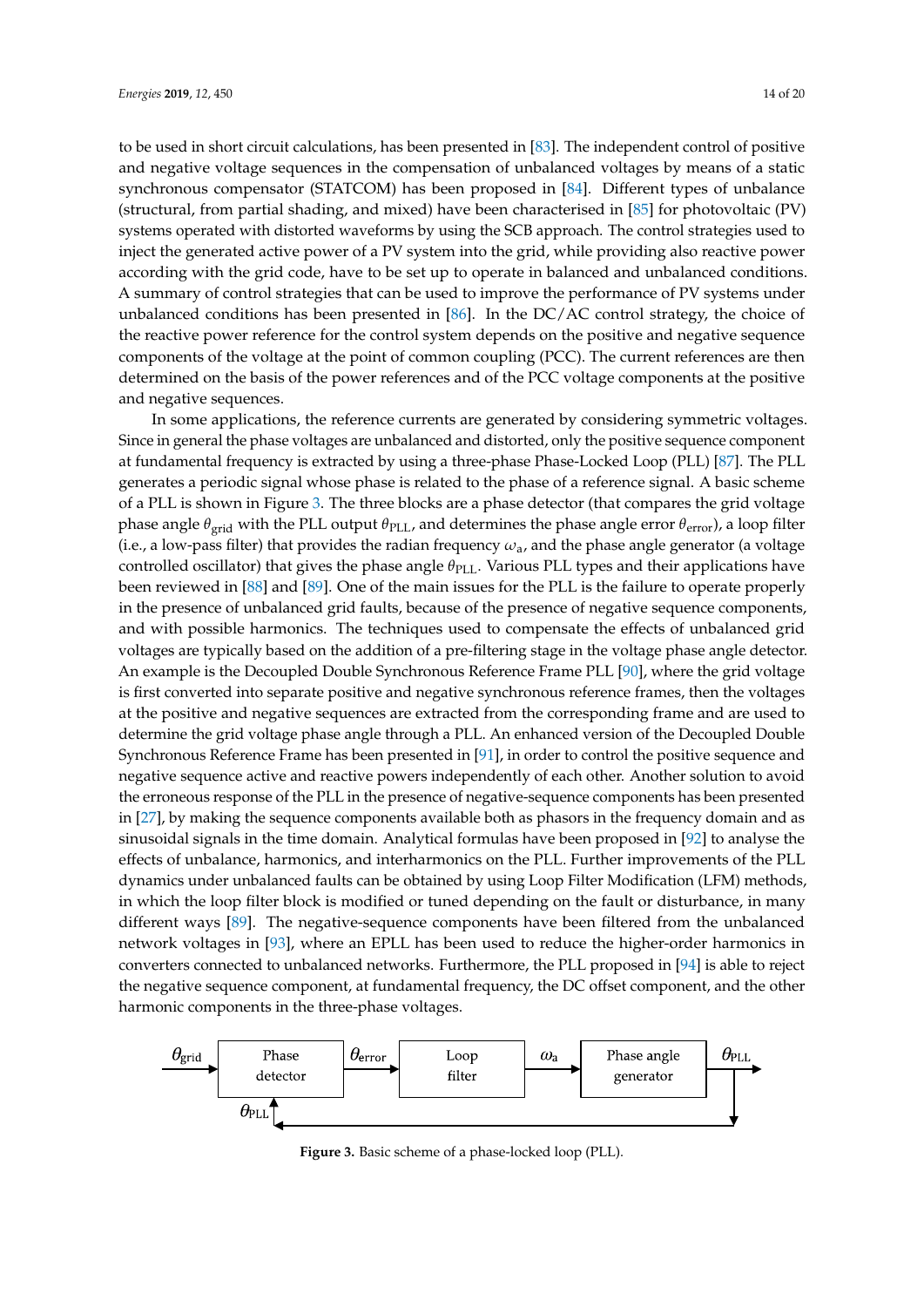A number of applications have been developed recently for the control of grid-side converters in microgrids. The converter that connects the local generation to the grid can be used in grid-sharing mode (to supply part of the local load) or in grid-injecting mode (by injecting power in the external network). Furthermore, multiple converters connected to the grid may operate independently or in a coordinated way.

The control of the converters requires the availability of the system variables in real time. For this purpose, in some applications the ISCs are used for generating the reference currents for the converters. In the control scheme proposed in [95], the reference currents are proportional to the power produced by the renewable energy sources and to the compensation requirement (e.g., null neutral current after compensation). In [96] the control algorithms developed on the basis of the ISCs operate a dual voltage source inverter in grid sharing and grid injecting modes. The control scheme presented in [97] includes a frequency-adaptive extractor of ISCs and harmonic components from the three-phase waveforms.

The accurate detection of the positive sequence component at fundamental frequency is essential to synchronise grid-connected three-phase converters [98]. A centralised control strategy for power sharing in a microgrid with grid-side converters operated in parallel has been proposed in [99], with reduced sensor requirements with respect to previous solutions. In an islanded microgrid that operates under unbalanced conditions, the asymmetric inverter output voltages could affect the droop control strategies. The droop control scheme has been adapted in [100] to obtain symmetrical three-phase reference voltage signals. The sharing of positive-, negative- and zero-sequence currents in islanded low voltage microgrids operating in unbalanced conditions has been addressed in [101] with the addition of virtual negative-sequence and zero-sequence impedance controllers.

In the DER operation, the current grid codes require that, in the presence of faults, the DER units must remain connected if the evolution of the voltage during the fault remains within given limits that define the fault ride-through (FRT) capability. For this purpose, the values of the positive and negative sequence components have to be available rapidly. However, many conventional methods (reviewed in [102]) are not sufficiently fast. A fast method to extract the symmetrical components for unbalanced three-phase systems has been proposed in [102] by using the non-nominal *dq*-transformation at frequency higher than the fundamental. A FRT control strategy based on positive/negative sequence droop control has been proposed in [103] to coordinate the power injection among multiple converters during voltage sags. Moreover, the variation of the voltage at the neutral point during FRT is a significant aspect for PV inverters, addressed in [104] with the definition of four weighting factors based on symmetrical components, which provide insights on the neutral point voltage fluctuation.

# **6. Conclusions**

After 100 years, the symmetrical components introduced by Fortescue continue to be a fundamental tool for electrical engineers. The significant number of recent papers that propose further contributions indicates the advances in progress in the emergent sectors of development of the electrical engineering technologies and related applications. The various applications mainly refer to the studies on electrical machines and drives, and to the analysis of power and distribution systems.

In the case of electrical machines and drives, the Fortescue transformation is used for addressing various problems happening in different machines. In particular, the most common applications are (still) the operation under unbalanced conditions and the fault detection (both for stator and rotor faults). The symmetrical components are used for machine design and control, especially for new machines and innovative applications such as *n*-phase drives. The presence of non-sinusoidal waveforms due to the wider use of power electronics requires an extensive modelling of the electric machines in sequence components for studying the machine efficiency.

The power system applications refer to the modernisation under way towards smarter grids, also addressing power quality issues. Fortescue's transformation is fundamental for properly implementing the protection schemes. Recently, due to the increase of the DER share in distribution systems, the Fortescue transformation has been used for addressing problems involving different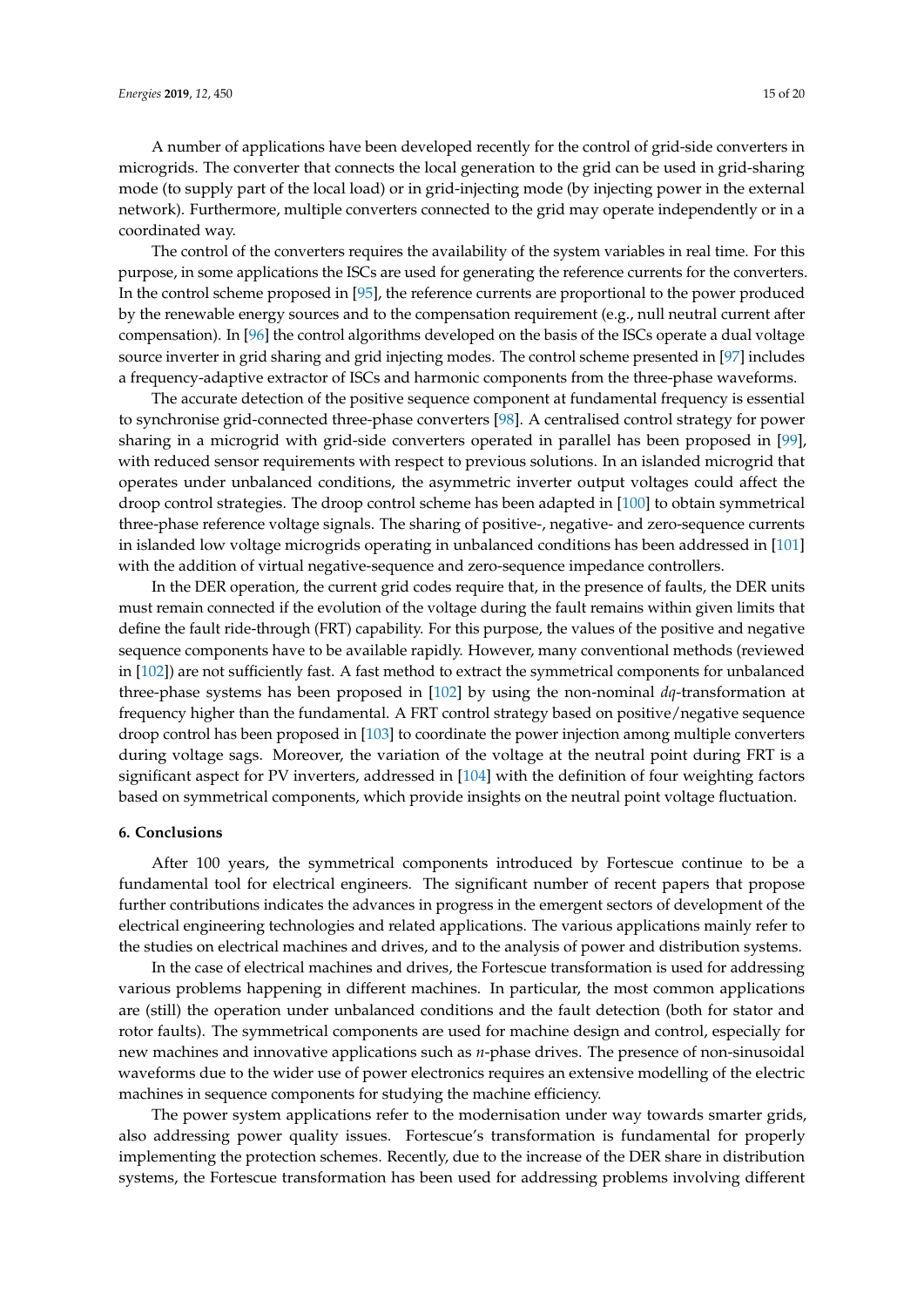aspects, from the modelling of the converters for grid connection of DERs to be used in power flow and short circuit calculations, to the enhancement of the solutions for providing better control of the converters, for either single converters or multiple coordinated converters connected to the distribution system or to a microgrid. The main issue remains the provision of real-time information on the DER operation in unbalanced systems, in normal or faulted conditions. A number of solutions have emerged to address the critical issue of the erroneous behaviour of the PLL under transient and unbalanced conditions. Furthermore, in the power quality domain the symmetrical components have been used to provide conceptual advances on the properties of different harmonics and interharmonics in unbalanced systems with distorted waveforms.

By summarising, the main strength of Fortescue's transformation lies in the *concept* it introduced. Any new formulation developed for different applications of the symmetrical components still aims to reproduce the same "beautiful simplicity" highlighted by Slepian in his letter sent one century ago to comment on the original contribution presented by "Mr. Fortescue".

**Author Contributions:** The authors have contributed equally.

**Funding:** This research received no external funding.

**Conflicts of Interest:** The authors declare no conflict of interest.

# **References**

- 1. Fortescue, C.L. Method of symmetrical co-ordinates applied to the solution of poly-phase networks (with discussion). Presented at the 34th Annual Convention of the AIEE (American Institute of Electrical Engineers), Atlantic City, NJ, USA, 28 June 1918; Volume 37, pp. 1027–1140.
- 2. Wagner, C.F.; Butler, J.W.; Crary, S.B.; Hobson, J.E.; Huntington, E.K.; Johnson, A.A.; Kroneberg, A.A.; Miller, M.C.; Sels, H.K.; Trueblood, H.M. Silver anniversary of symmetrical components. *Electr. Eng.* **1943**, *62*, 294–295.
- 3. Brittain, J.E.; Charles, L.G. Fortescue and the method of symmetrical components [Scanning the Past]. *Proc. IEEE* **1998**, *86*, 1020–1021. [\[CrossRef\]](http://dx.doi.org/10.1109/JPROC.1998.664289)
- 4. Furfari, F.A. Charles LeGeyt Fortescue and the method of symmetrical components. *IEEE Ind. Appl. Mag.* **2002**, *8*, 7–9. [\[CrossRef\]](http://dx.doi.org/10.1109/MIA.2002.999605)
- 5. Kilgore, L.A. Calculation of Synchronous Machine Constants- Reactances and Time Constants Affecting Transient Characteristics. *Trans. Am. Inst. Electr. Eng.* **1931**, *50*, 1201–1213. [\[CrossRef\]](http://dx.doi.org/10.1109/T-AIEE.1931.5055943)
- 6. Stokvis, M.L.G. Sur la création des harmoniques 3 dans les alternateurs par suite du déséquilibrage des phases. In Proceedings of the Comptes Rendus Hebdomadaires des Séances de l'Académie des Sciences, Paris, France, 15 June 1914; Volume 159, p. 46.
- 7. Fortescue, C.L. Polyphase Power Representation by Means of Symmetrical Coordinates. *Trans. Am. Inst. Electr. Eng.* **1920**, *39*, 1481–1484. [\[CrossRef\]](http://dx.doi.org/10.1109/T-AIEE.1920.4765340)
- 8. International Electrotechnical Commission. *Electromagnetic Compatibility (EMC)—Environment—Compatibility Levels for Low-Frequency Conducted Disturbances and Signalling in Public Low-Voltage Power Supply Systems*; Standard IEC 61000-2-2; IEC: Geneva, Switzerland, 2002.
- 9. Wagner, C.F.; Evans, R.D. *Symmetrical Components*; Mc-Graw-Hill: New York, NY, USA, 1933.
- 10. Kimbark, E.W. Symmetrical-component impedance notation. *Electr. Eng.* **1938**, *57*, 431. [\[CrossRef\]](http://dx.doi.org/10.1109/EE.1938.6430953)
- 11. Pipes, L.A. Transient analysis of symmetrical networks by the method of symmetrical components. *Electr. Eng.* **1940**, *59*, 457–459. [\[CrossRef\]](http://dx.doi.org/10.1109/EE.1940.6435043)
- 12. Pipes, L.A. Discussion of "Transient analysis of symmetrical networks by the method of symmetrical components". *Electr. Eng.* **1940**, *59*, 1107–1110. [\[CrossRef\]](http://dx.doi.org/10.1109/EE.1940.6435043)
- 13. Villamagna, N.; Crossley, P.A. A CT saturation detection algorithm using symmetrical components for current differential protection. *IEEE Trans. Power Deliv.* **2006**, *21*, 38–45. [\[CrossRef\]](http://dx.doi.org/10.1109/TPWRD.2005.848654)
- 14. Phadke, A.G.; Ibrahim, M.; Hlibka, T. Fundamental basis for distance relaying with symmetrical components. *IEEE Trans. Power Appar. Syst.* **1977**, *96*, 635–646. [\[CrossRef\]](http://dx.doi.org/10.1109/T-PAS.1977.32375)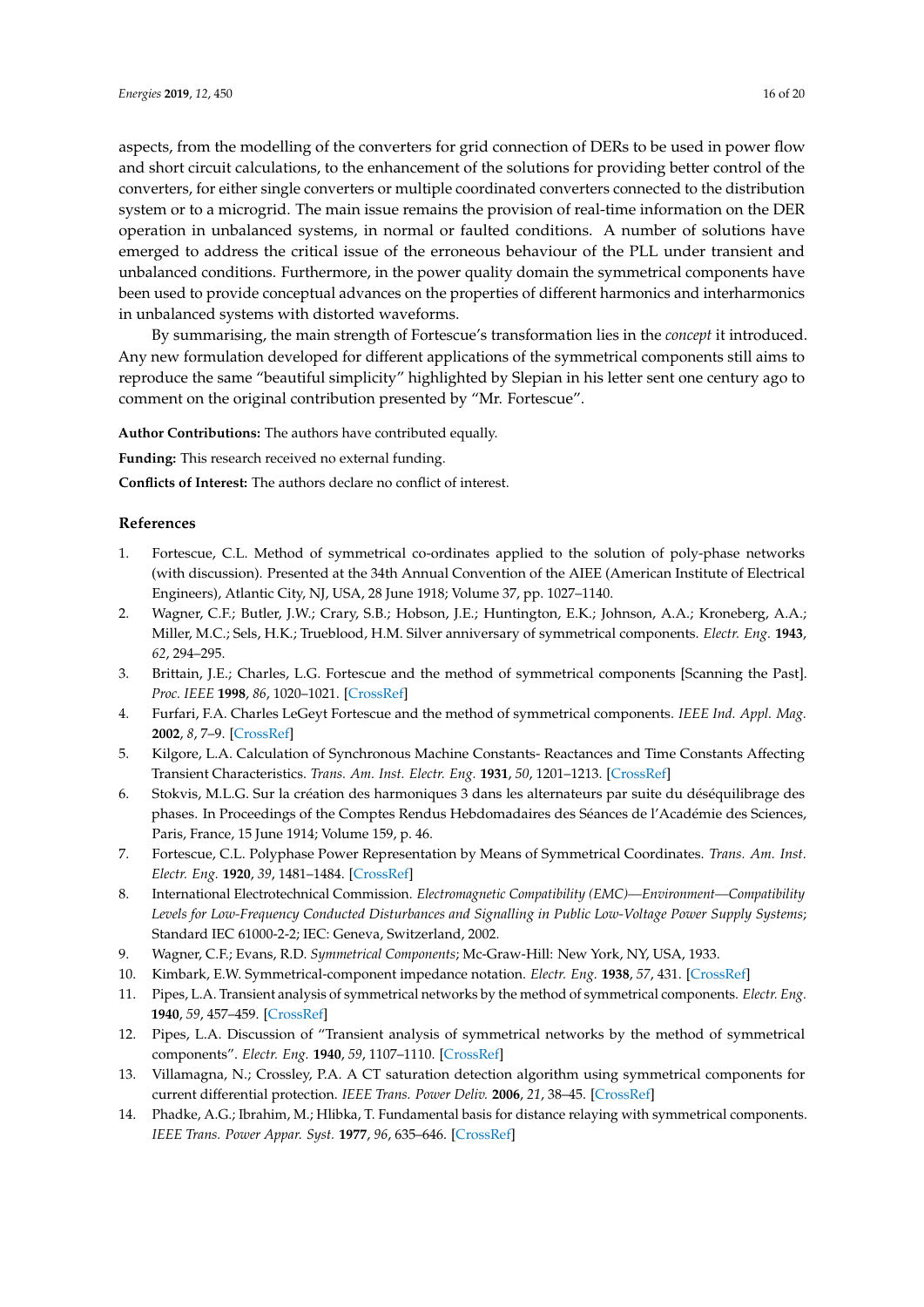- 15. Phadke, A.G.; Thorp, J.S.; Adamiak, M.G. A New Measurement Technique for Tracking Voltage Phasors, Local System Frequency, and Rate of Change of Frequency. *IEEE Trans. Power Appar. Syst.* **1983**, *102*, 1025–1038. [\[CrossRef\]](http://dx.doi.org/10.1109/TPAS.1983.318043)
- 16. Degens, A.J. Microprocessor-implemented digital filters for the calculation of symmetrical components. *IEE Proc. C Gener. Transm. Distrib.* **1982**, *129*, 111–118. [\[CrossRef\]](http://dx.doi.org/10.1049/ip-c.1982.0017)
- 17. Sharma, P.; Ahson, S.I.; Henry, J. Microprocessor implementation of fast Walsh-Hadamard transform for calculation of symmetrical components. *Proc. IEEE* **1988**, *76*, 1385–1388. [\[CrossRef\]](http://dx.doi.org/10.1109/5.16340)
- 18. Yazdani, D.; Mojiri, M.; Bakhshai, A.; Joós, G. A Fast and Accurate Synchronization Technique for Extraction of Symmetrical Components. *IEEE Trans. Power Electron.* **2009**, *24*, 674–684. [\[CrossRef\]](http://dx.doi.org/10.1109/TPEL.2008.2010321)
- 19. Morsi, W.G.; El-Hawary, M.E. On the application of wavelet transform for symmetrical components computations in the presence of stationary and non-stationary power quality disturbances. *Electr. Power Syst. Res.* **2011**, *81*, 1373–1380. [\[CrossRef\]](http://dx.doi.org/10.1016/j.epsr.2011.02.003)
- 20. Petit, M.; Le Pivert, X.; Garcia-Santander, L. Directional relays without voltage sensors for distribution networks with distributed generation: Use of symmetrical components. *Electr. Power Syst. Res.* **2010**, *80*, 1222–1228. [\[CrossRef\]](http://dx.doi.org/10.1016/j.epsr.2010.04.006)
- 21. Naidoo, R.; Pillay, P.; Visser, J.; Bansal, R.C.; Mbungu, N.T. An adaptive method of symmetrical component estimation. *Electr. Power Syst. Res.* **2018**, *158*, 45–55. [\[CrossRef\]](http://dx.doi.org/10.1016/j.epsr.2018.01.003)
- 22. Das, J.C. *Understanding Symmetrical Components for Power System Modeling*, 1st ed.; Wiley Online Library: Hoboken, NJ, USA, 2017.
- 23. Lewis Blackburn, J. *Symmetrical Components for Power Systems Engineering*; Marcel Dekker: New York, NY, USA, 1993.
- 24. Yeung, K.S. A New Look at the Method of Symmetrical Components. *IEEE Trans. Educ.* **1983**, *26*, 68–70.
- 25. Lyon, W.V. *Transient Analysis of Alternating-Current Machinery*; John Wiley: New York, NY, USA, 1954.
- 26. Leva, S. Power Network Asymmetrical Faults Analysis Using Instantaneous Symmetrical Components. *J. Electromagn. Anal. Appl.* **2009**, *1*, 205–213. [\[CrossRef\]](http://dx.doi.org/10.4236/jemaa.2009.14031)
- 27. Karimi-Ghartemani, M.; Karimi, H. Processing of Symmetrical Components in Time-Domain. *IEEE Trans. Power Syst.* **2007**, *22*, 572–579. [\[CrossRef\]](http://dx.doi.org/10.1109/TPWRS.2007.894860)
- 28. Paap, G.C. Symmetrical components in the time domain and their application to power network calculations. *IEEE Trans. Power Syst.* **2000**, *15*, 522–528. [\[CrossRef\]](http://dx.doi.org/10.1109/59.867135)
- 29. Stankovic, A.M.; Aydin, T. Analysis of asymmetrical faults in power systems using dynamic phasors. *IEEE Trans. Power Syst.* **2000**, *15*, 1062–1068. [\[CrossRef\]](http://dx.doi.org/10.1109/59.871734)
- 30. Ghosh, A.; Joshi, A. A new approach to load balancing and power factor correction in power distribution system. *IEEE Trans. Power Deliv.* **2000**, *15*, 417–422. [\[CrossRef\]](http://dx.doi.org/10.1109/61.847283)
- 31. Iravani, M.R.; Karimi-Ghartemani, M. Online estimation of steady state and instantaneous symmetrical components. *IEE Proc. Gener. Transm. Distrib.* **2003**, *150*, 616–622. [\[CrossRef\]](http://dx.doi.org/10.1049/ip-gtd:20030779)
- 32. Rao, U.K.; Mishra, M.K.; Ghosh, A. Control Strategies for Load Compensation Using Instantaneous Symmetrical Component Theory Under Different Supply Voltages. *IEEE Trans. Power Deliv.* **2008**, *23*, 2310–2317. [\[CrossRef\]](http://dx.doi.org/10.1109/TPWRD.2008.923053)
- 33. Tenti, P.; Willems, J.L.; Mattavelli, P.; Tedeschi, E. Generalized symmetrical components for periodic non-sinusoidal three-phase signals. *Electr. Power Qual. Util. J.* **2007**, *XIII*, 9–15.
- 34. Húngaro Costa, L.L.; Amaral Serni, P.J.; Pinhabel Marafão, F. An analysis of Generalized Symmetrical Components in non sinusoidal three phase systems. In Proceedings of the XI Brazilian Power Electronics Conference, Natal, Brazil, 11–15 September 2011; pp. 502–507.
- 35. Liberado, E.V.; Pomilio, J.A.; Alonso, A.M.S.; Tedeschi, E.; Marafão, F.P.; Guerreiro, J.F. Three/Four-leg Inverter Current Control Based on Generalized Symmetrical Components. In Proceedings of the IEEE 19th Workshop on Control and Modeling for Power Electronics (COMPEL), Padova, Italy, 25–28 June 2018.
- 36. Karami, E.; Gharehpetian, G.B.; Madrigal, M.; de Jesus Chavez, J. Dynamic Phasor-Based Analysis of Unbalanced Three-Phase Systems in Presence of Harmonic Distortion. *IEEE Trans. Power Syst.* **2018**, *33*, 6642–6654. [\[CrossRef\]](http://dx.doi.org/10.1109/TPWRS.2018.2835820)
- 37. Mikulović, J.; Škrbić, B.; Đurišić, Ž. Power definitions for polyphase systems based on Fortescue's symmetrical components. *Int. J. Electr. Power Energy Syst.* **2018**, *98*, 455–462. [\[CrossRef\]](http://dx.doi.org/10.1016/j.ijepes.2017.12.021)
- 38. Paranavithana, P.; Perera, S.; Koch, R.; Emin, Z. Global voltage unbalance in MV networks due to line asymmetries. *IEEE Trans. Power Deliv.* **2009**, *24*, 2353–2360. [\[CrossRef\]](http://dx.doi.org/10.1109/TPWRD.2009.2028503)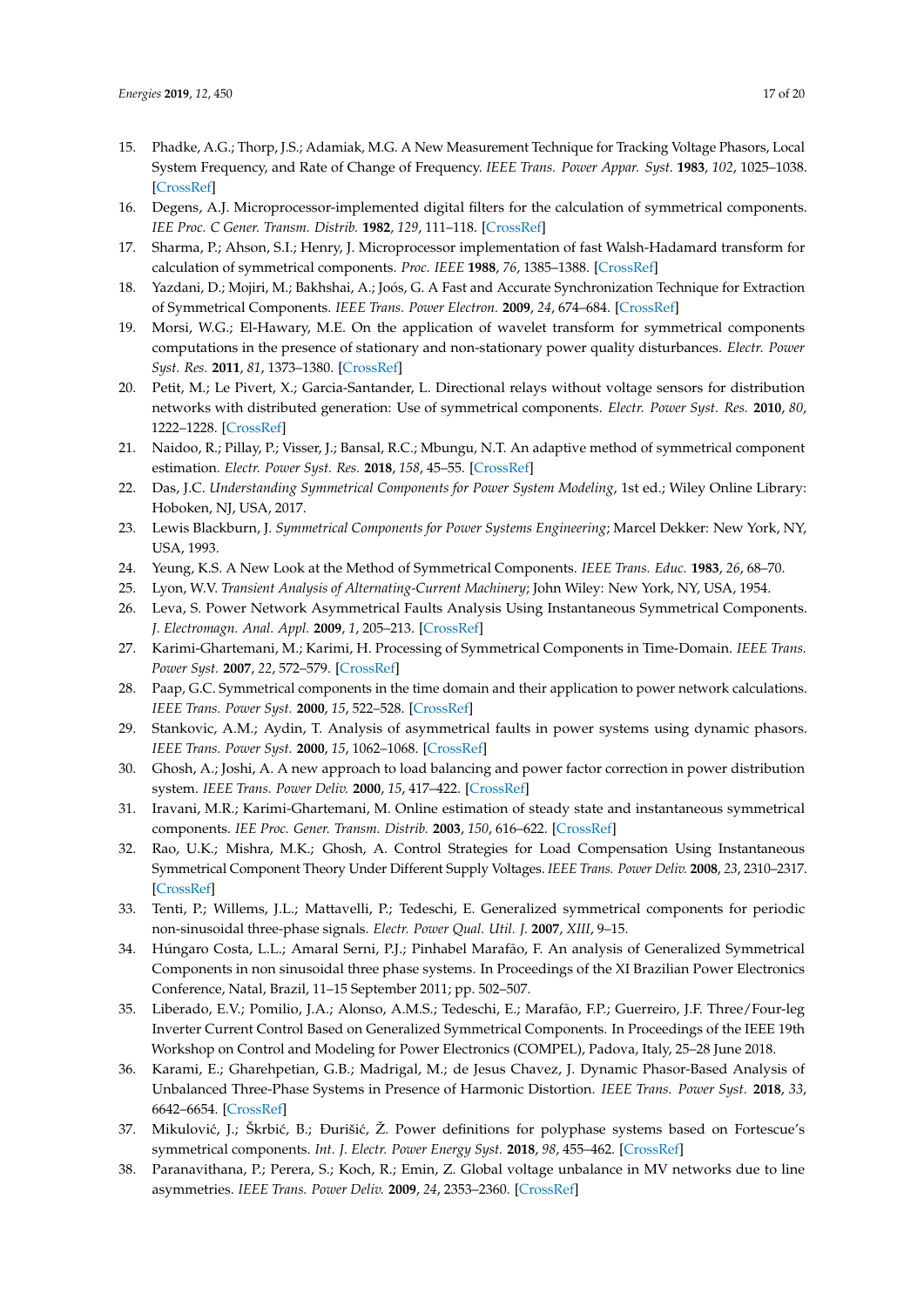- 39. Lyon, W.V. *Applications of the Method of Symmetrical Components*; McGraw Hill: New York, NY, USA, 1937.
- 40. Clarke, E. *Circuit analysis of A.C. Power Systems: Symmetrical Components*; Wiley: New York, NY, USA, 1943.
- 41. Gandelli, A.; Leva, S.; Morando, A.P. Topological considerations on the symmetrical components transformation. *IEEE Trans. Circuits Syst. I Fundam. Theory Appl.* **2000**, *47*, 1202–1211. [\[CrossRef\]](http://dx.doi.org/10.1109/81.873874)
- 42. Bellan, D.; Superti-Furga, G.; Pignari, S.A. Circuit representation of load and line asymmetries in three-phase power systems. *Int. J. Circuits Syst. Signal Process.* **2015**, *9*, 75–80.
- 43. Jabr, R.A.; Dzafic, I. A Fortescue approach for real-time short circuit computation in multiphase distribution networks. *IEEE Trans. Power Syst.* **2015**, *30*, 3276–3285. [\[CrossRef\]](http://dx.doi.org/10.1109/TPWRS.2014.2376198)
- 44. Strezoski, L.; Prica, M.; Loparo, K.A. Sequence Domain Calculation of Active Unbalanced Distribution Systems Affected by Complex Short Circuits. *IEEE Trans. Power Syst.* **2018**, *33*, 1891–1902. [\[CrossRef\]](http://dx.doi.org/10.1109/TPWRS.2017.2742019)
- 45. Desmet, J.J.M.; Sweertvaegher, I.; Vanalme, G.; Stockman, K.; Belmans, R.J.M. Analysis of the neutral conductor current in a three-phase supplied network with nonlinear single-phase loads. *IEEE Trans. Ind. Appl.* **2003**, *39*, 587–593. [\[CrossRef\]](http://dx.doi.org/10.1109/TIA.2003.810638)
- 46. Zheng, T.; Makram, E.B.; Girgis, A.A. Evaluating power system unbalance in the presence of harmonic distortion. *IEEE Trans. Power Deliv.* **2003**, *18*, 393–397. [\[CrossRef\]](http://dx.doi.org/10.1109/TPWRD.2002.807460)
- 47. Chicco, G.; Postolache, P.; Toader, C. Analysis of three-phase systems with neutral under distorted and unbalanced conditions in the symmetrical component-based framework. *IEEE Trans. Power Deliv.* **2007**, *22*, 674–683. [\[CrossRef\]](http://dx.doi.org/10.1109/TPWRD.2006.887095)
- 48. Chicco, G.; Postolache, P.; Toader, C. Triplen harmonics: Myths and reality. *Electr. Power Syst. Res.* **2011**, *81*, 1541–1549. [\[CrossRef\]](http://dx.doi.org/10.1016/j.epsr.2011.03.007)
- 49. International Electrotechnical Commission. *Electromagnetic Compatibility (EMC)—Part 4–7: Testing and Measurement Techniques—General Guide on Harmonics and Interharmonics Measurements and Instrumentation, for Power Supply Systems and Equipment Connected Thereto*; Standard IEC 61000-4-7; IEC: Geneva, Switzerland, 2002.
- 50. Langella, R.; Testa, A.; Emanuel, A.E. Unbalance definition for electrical power systems in the presence of harmonics and interharmonics. *IEEE Trans. Instrum. Meas.* **2012**, *61*, 2622–2631. [\[CrossRef\]](http://dx.doi.org/10.1109/TIM.2012.2209909)
- 51. Thomas, J.P.; Revuelta, P.S.; Vallés, A.P.; Litrán, S.P. Practical evaluation of unbalance and harmonic distortion in power conditioning. *Electr. Power Syst. Res.* **2016**, *141*, 487–499. [\[CrossRef\]](http://dx.doi.org/10.1016/j.epsr.2016.08.012)
- 52. Chicco, G.; Pons, E.; Russo, A.; Spertino, F.; Porumb, R.; Postolache, P.; Toader, C. Assessment of unbalance and distortion components in three-phase systems with harmonics and interharmonics. *Electr. Power Syst. Res.* **2017**, *147*, 201–212. [\[CrossRef\]](http://dx.doi.org/10.1016/j.epsr.2017.02.016)
- 53. Guzman, H.; Gonzalez, I.; Barrero, F.; Durán, M. Open-Phase Fault Operation on Multiphase Induction Motor Drives. In *Indution Motors*, 1st ed.; Gregor, R., Ed.; Intech: London, UK, 2015; pp. 327–356.
- 54. Jerkan, D.G.; Reljic, D.D.; Marcetic, D.P. Broken Rotor Bar Fault Detection of IM Based on the Counter-Current Braking Method. *IEEE Trans. Energy Convers.* **2017**, *32*, 1356–1366. [\[CrossRef\]](http://dx.doi.org/10.1109/TEC.2017.2696578)
- 55. Zhang, P.; Du, Y.; Habetler, T.G.; Lu, B. A survey of condition monitoring and protection methods formedium voltage induction motors. In Proceedings of the 2009 IEEE Energy Conversion Congress and Exposition, San Jose, CA, USA, 20–24 September 2009; pp. 3165–3174.
- 56. Martinez, J.; Belahcen, A.; Arkkio, A. Broken bar indicators for cage induction motors and their relationship with the number of consecutive broken bars. *IET Electr. Power Appl.* **2013**, *7*, 633–642. [\[CrossRef\]](http://dx.doi.org/10.1049/iet-epa.2012.0338)
- 57. Bouzid, M.B.K.; Champenois, G. New Expressions of Symmetrical Components of the Induction Motor Under Stator Faults. *IEEE Trans. Ind. Electron.* **2013**, *60*, 4093–4102. [\[CrossRef\]](http://dx.doi.org/10.1109/TIE.2012.2235392)
- 58. St-Onge, X.; Cameron, J.A.D.; Saleh, S.A.M.; Scheme, E.J. A Symmetrical Component Feature Extraction Method for Fault Detection in Induction Machines. *IEEE Trans. Ind. Electron.* **2018**. [\[CrossRef\]](http://dx.doi.org/10.1109/TIE.2018.2875644)
- 59. Kroupa, M.; Ondrusek, C.; Huzlik, R. Load Torque Analysis of Induction Machine. *MM Sci. J.* **2016**, 887–891. [\[CrossRef\]](http://dx.doi.org/10.17973/MMSJ.2016_03_201605)
- 60. Yun, J.; Lee, K.; Lee, K.-W.; Lee, S.B.; Yoo, J.-Y. Detection and Classification of Stator Turn Faults and High-Resistance Electrical Connections for Induction Machines. *IEEE Trans. Ind. Appl.* **2009**, *45*, 666–675. [\[CrossRef\]](http://dx.doi.org/10.1109/TIA.2009.2013557)
- 61. Bruzzese, C. Analysis and Application of Particular Current Signatures (Symptoms) for Cage Monitoring in Nonsinusoidally Fed Motors With High Rejection to Drive Load, Inertia, and Frequency Variations. *IEEE Trans. Ind. Electron.* **2008**, *55*, 4137–4155. [\[CrossRef\]](http://dx.doi.org/10.1109/TIE.2008.2004669)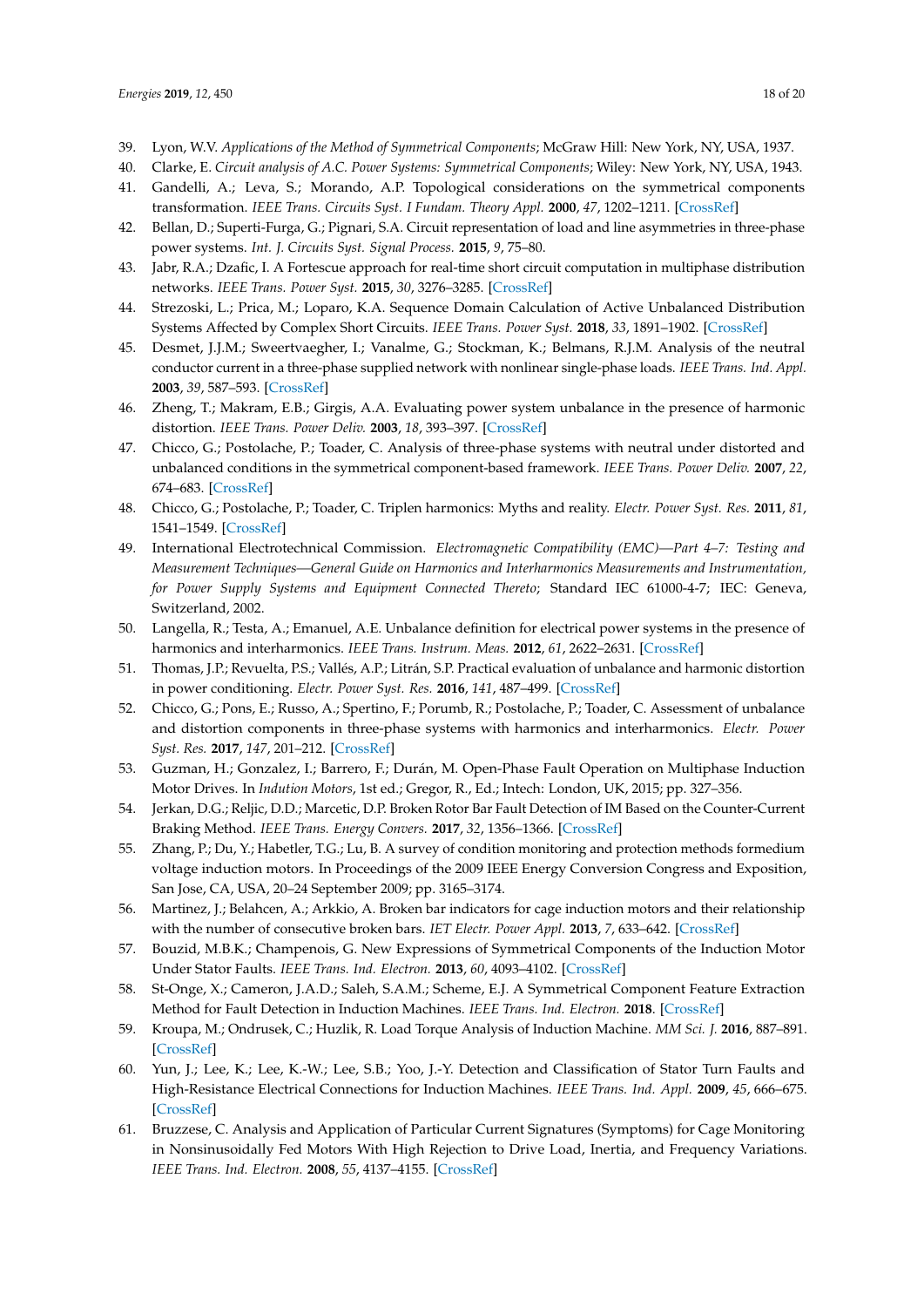- 62. Siraki, A.G.; Gajjar, C.; Khan, M.A.; Barendse, P.; Pillay, P. An Algorithm for Nonintrusive In Situ Efficiency Estimation of Induction Machines Operating With Unbalanced Supply Conditions. *IEEE Trans. Ind. Appl.* **2012**, *48*, 1890–1900. [\[CrossRef\]](http://dx.doi.org/10.1109/TIA.2012.2225813)
- 63. Anwari, M.; Hiendro, A. New Unbalance Factor for Estimating Performance of a Three-Phase Induction Motor with Under- and Overvoltage Unbalance. *IEEE Trans. Energy Convers.* **2010**, *25*, 619–625. [\[CrossRef\]](http://dx.doi.org/10.1109/TEC.2010.2051548)
- 64. Wang, X.; Zhong, H.; Yang, Y.; Mu, X. Study of a Novel Energy Efficient Single-Phase Induction Motor with Three Series-Connected Windings and Two Capacitors. *IEEE Trans. Energy Convers.* **2010**, *25*, 433–440. [\[CrossRef\]](http://dx.doi.org/10.1109/TEC.2009.2039218)
- 65. Madawala, U.K.; Baguley, C.A. Transient Modeling and Parameter Estimation of Field Aligned Starting. *IEEE Trans. Energy Convers.* **2008**, *23*, 15–24. [\[CrossRef\]](http://dx.doi.org/10.1109/TEC.2007.905063)
- 66. Murthy, S.S.; Singh, B.; Gupta, S.; Gulati, B.M. General steady-state analysis of three-phase self-excited induction generator feeding three-phase unbalanced load/single-phase load for stand-alone applications. *IEE Proc. Gener. Transm. Distrib.* **2003**, *150*, 49–55. [\[CrossRef\]](http://dx.doi.org/10.1049/ip-gtd:20030072)
- 67. Chan, T.F.; Lai, L.L. A Novel Excitation Scheme for a Stand-Alone Three-Phase Induction Generator Supplying Single-Phase Loads. *IEEE Trans. Energy Convers.* **2004**, *19*, 136–143. [\[CrossRef\]](http://dx.doi.org/10.1109/TEC.2003.822299)
- 68. Ge, Y.; Song, B.; Pei, Y.; Mollet, Y.; Gyselinck, J. Analytical Expressions of Isolation Indicators for Permanent-Magnet Synchronous Machines Under Stator Short-Circuit Faults. *IEEE Trans. Energy Convers.* **2018**. [\[CrossRef\]](http://dx.doi.org/10.1109/TEC.2018.2878343)
- 69. Xiao, L.; Sun, H.; Gao, F.; Hou, S.; Li, L. A New Diagnostic Method for Winding Short-Circuit Fault for SRM Based on Symmetrical Component Analysis. *Chin. J. Electr. Eng.* **2018**, *4*, 74–82.
- 70. Salomon, C.P.; Santana, W.C.; Lambert-Torres, G.; Borges da Silva, L.E.; Bonaldi, E.L.; de Lacerda de Oliveira, L.E.; Borges da Silva, J.G.; Pellicel, A.L.; Figueiredo, G.C.; Araujo Lopes, M.A. Discrimination of Synchronous Machines Rotor Faults in Electrical Signature Analysis Based on Symmetrical Components. *IEEE Trans. Ind. Appl.* **2017**, *53*, 3146–3155. [\[CrossRef\]](http://dx.doi.org/10.1109/TIA.2016.2613501)
- 71. Hosobata, T.; Yamamoto, A.; Higuchi, T. Modeling and Analysis of a Linear Resonant Electrostatic Induction Motor Considering Capacitance Imbalance. *IEEE Trans. Ind. Electron.* **2014**, *61*, 3439–3447. [\[CrossRef\]](http://dx.doi.org/10.1109/TIE.2013.2278962)
- 72. Chaudari, N.B.; Fernandes, B.G. Performance of line start permanent magnet synchronous motor with single-phase supply system. *IEE Proc. Gener. Transm. Distrib.* **2004**, *151*, 83–90. [\[CrossRef\]](http://dx.doi.org/10.1049/ip-epa:20030849)
- 73. Ma, M.; Li, L.; He, Z.; Chan, C.C. Influence of Longitudinal End-Effects on Electromagnetic Performance of a Permanent Magnet Slotless Linear Launcher. *IEEE Trans. Plasma Sci.* **2013**, *41*, 1161–1166. [\[CrossRef\]](http://dx.doi.org/10.1109/TPS.2013.2250523)
- 74. White, D.; Woodson, H. *Electromechanical Energy Conversion*; Wiley: New York, NY, USA, 1959.
- 75. Levi, E.; Bojoi, R.; Profumo, F.; Toliyat, H.A.; Williamson, S. Multiphase induction motor drives—A technology status review. *IET Electr. Power Appl.* **2007**, *1*, 489–516. [\[CrossRef\]](http://dx.doi.org/10.1049/iet-epa:20060342)
- 76. Immovilli, F.; Bianchini, C.; Lorenzani, E.; Bellini, A.; Fornasiero, E. Evaluation of Combined Reference Frame Transformation for Interturn Fault Detection in Permanent-Magnet Multiphase Machines. *IEEE Trans. Ind. Electron.* **2015**, *62*, 1912–1920. [\[CrossRef\]](http://dx.doi.org/10.1109/TIE.2014.2348945)
- 77. Arafat, A.K.M.; Choi, S.; Baek, J. Open-Phase Fault Detection of a Five-Phase Permanent Magnet Assisted Synchronous Reluctance Motor Based on Symmetrical Components Theory. *IEEE Trans. Ind. Electron.* **2017**, *64*, 6465–6474. [\[CrossRef\]](http://dx.doi.org/10.1109/TIE.2017.2682016)
- 78. Abdel-Khalik, A.S.; Daoud, M.I.; Ahmed, S.; Elserougi, A.A.; Massoud, A.M. Parameter Identification of Five-Phase Induction Machines with Single Layer Windings. *IEEE Trans. Ind. Electron.* **2014**, *61*, 5139–5154. [\[CrossRef\]](http://dx.doi.org/10.1109/TIE.2013.2297294)
- 79. Liu, Z.; Zheng, Z.; Xu, L.; Wang, K.; Li, Y. Current Balance Control for Symmetrical Multiphase Inverters. *IEEE Trans. Power Electron.* **2016**, *31*, 4005–4012. [\[CrossRef\]](http://dx.doi.org/10.1109/TPEL.2015.2508142)
- 80. Kamh, M.Z.; Iravani, R. Unbalanced model and power flow analysis of microgrids and active distribution systems. *IEEE Trans. Power Del.* **2010**, *25*, 2851–2858. [\[CrossRef\]](http://dx.doi.org/10.1109/TPWRD.2010.2042825)
- 81. Kamh, M.Z.; Iravani, R. A Unified Three-Phase Power-Flow Analysis Model for Electronically Coupled Distributed Energy Resources. *IEEE Trans. Power Deliv.* **2011**, *26*, 899–909. [\[CrossRef\]](http://dx.doi.org/10.1109/TPWRD.2010.2094627)
- 82. Arboleya, P.; Garcia, P.; Mohamed, B.; Gonzalez-Moran, C. Distributed resources coordination inside nearly-zero energy buildings providing grid voltage support from a symmetrical component perspective. *Electr. Power Syst. Res.* **2017**, *144*, 208–214. [\[CrossRef\]](http://dx.doi.org/10.1016/j.epsr.2016.11.011)
- 83. Howard, D.F.; Habetler, T.G.; Harley, R.G. Improved Sequence Network Model of Wind Turbine Generators for Short-Circuit Studies. *IEEE Trans. Energy Convers.* **2012**, *27*, 968–977. [\[CrossRef\]](http://dx.doi.org/10.1109/TEC.2012.2213255)